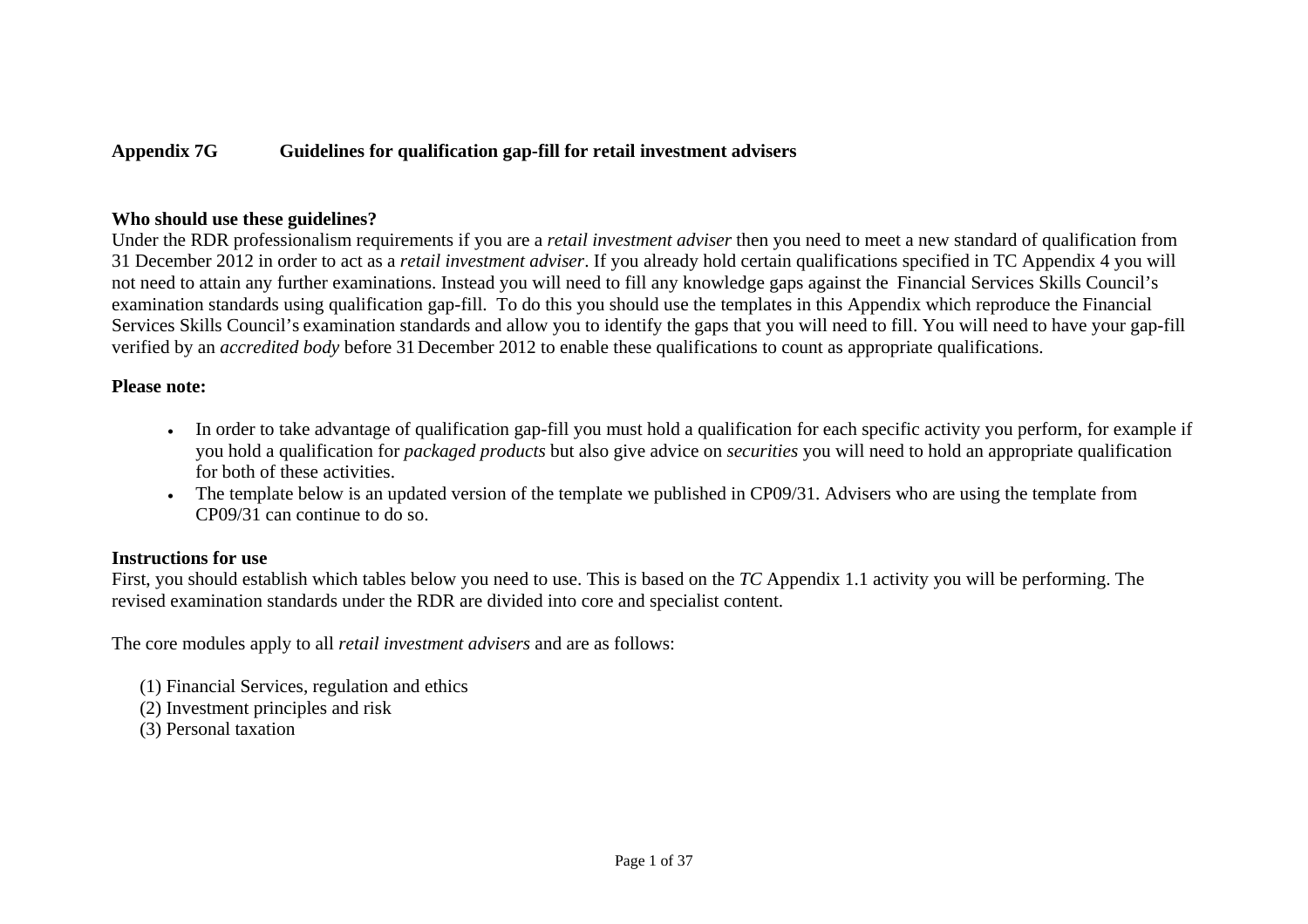### **This means that all qualification gap-filling must include tables 1, 2 and 3 set out below.**

Second, you need to establish which of the specialist modules you need to gap-fill**.** This depends on which *TC* Appendix 1.1 activities you carry out, as defined in *TC* Appendix 1.1. The matrix below helps to show which tables you need to use to complete gap-fill for the specialist content, with the tables numbered 4, 5, 6 and 7.

### **Figure 1**

|                             | 4          | 5           | 6          | 7             |
|-----------------------------|------------|-------------|------------|---------------|
| Table number                | Securities | Derivatives | Pensions   | Application   |
|                             |            |             | and        | standards for |
|                             |            |             | retirement | packaged      |
| Adviser's                   |            |             | planning   | products      |
| activity, as                |            |             |            |               |
| per TC                      |            |             |            |               |
| Appendix 1.1                |            |             |            |               |
| $2 - \textit{advising}$ on  |            | X           | X          | X             |
| securities                  |            |             |            |               |
| $3 - Advising$ on           | X          | ✓           | $\chi$     | X             |
| derivatives                 |            |             |            |               |
| $4 - Advising$ on           | X          | $\chi$      |            |               |
| packaged products           |            |             |            |               |
| which are not <i>broker</i> |            |             |            |               |
| funds                       |            |             |            |               |
| $6 - Advising$ on           | X          | X           |            |               |
| friendly society tax-       |            |             |            |               |
| exempt <i>policies</i>      |            |             |            |               |
| $12 - Advising$ on and      |            | X           | χ          | X             |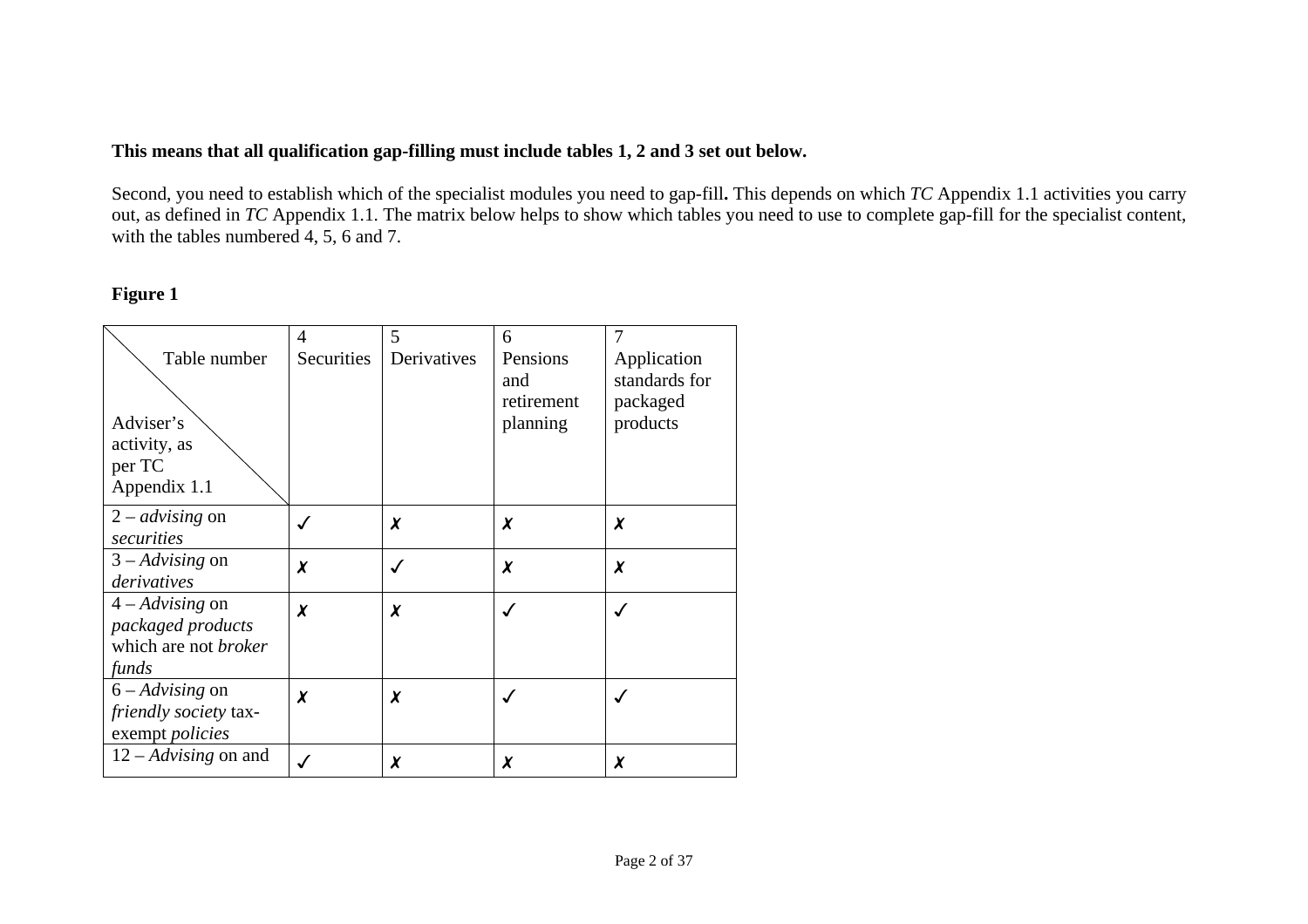| <i>dealing</i> in <i>securities</i><br>which are not<br>stakeholder pension<br>schemes or broker<br>funds |  |  |
|-----------------------------------------------------------------------------------------------------------|--|--|
| $13 - Advising$ on and<br>dealing in derivatives                                                          |  |  |

There is no specialist module for *packaged products* (distinct from application standards for *packaged products*) because the *packaged product* content is a combination of the three core modules, along with pensions & retirement planning and protection. The examination standard for protection is not included here because the level has not changed, so there is no gap to fill.

Once you have worked out which tables you need to use, you should check the learning outcomes in column 2. The indicative content in column 3 provides additional guidance on the areas to be covered<sup>1</sup>. If the qualification or CPD you completed meets the learning outcome, you need do nothing more in that area other than record the fact in column 4 or 5. If it does not meet the learning outcome, you will need to undertake and evidence, in column 5, the qualification gap-fill you have completed to meet the new requirements before 31 December 2012. If you remain uncertain, you should contact your qualification awarding body or your intended *accredited body* who should be able to help. Column 6 should be completed by your *accredited body*.

The prime focus of qualification gap-filling should be on the relevance of the learning activity to the learning outcome and indicative content to be achieved. This can be from any source: firm, professional body, training provider etc, and from any time provided it is completed before 31<sup>st</sup> December 2012. CPD carried out in the past can be used to meet the qualification gap-fill requirements where this can be appropriately verified.

<sup>&</sup>lt;sup>1</sup> Please note that the application standards for packaged products have outcome standards in column 1 and assessment in column 2. For this you will need to check if your qualification covered the outcome standard and record the result.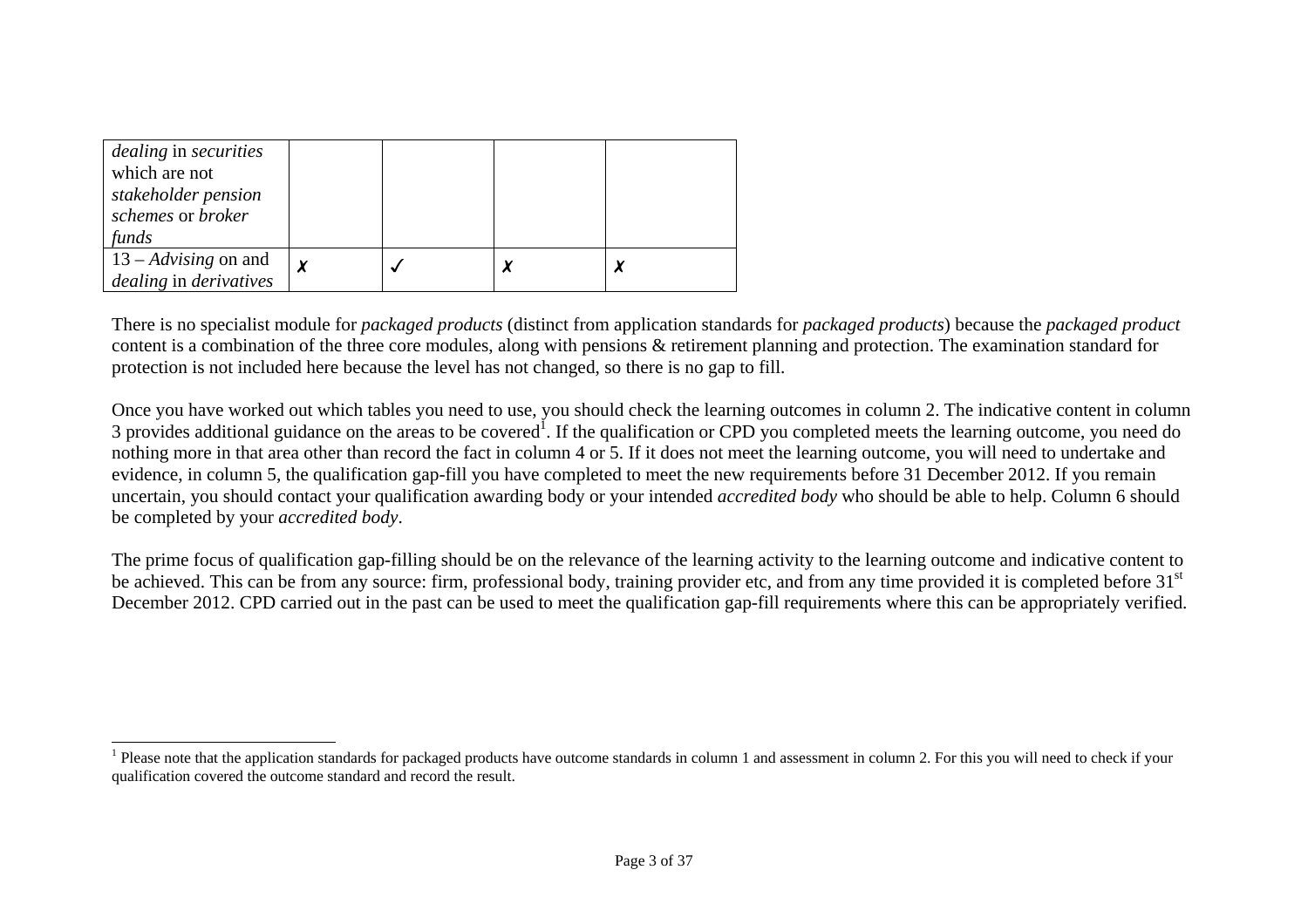# **Core content**

# **Table 1 – Financial Services, Regulation and Ethics**

|                     | $\overline{2}$                                                                 | 3                                                                                                             |                                           | 5                                   | 6                                                         |
|---------------------|--------------------------------------------------------------------------------|---------------------------------------------------------------------------------------------------------------|-------------------------------------------|-------------------------------------|-----------------------------------------------------------|
| Attainment<br>level | Learning outcome                                                               | Indicative content                                                                                            | Covered in<br>qualific-<br>ation? $(Y/N)$ | Evidence of<br>learning<br>activity | Verification<br>of<br>qualification<br>top-up and<br>date |
| Understand          | The UK financial<br>services industry in its<br>European and global<br>context |                                                                                                               |                                           |                                     |                                                           |
|                     |                                                                                | • role and structure of the UK and international<br>markets, key participants                                 |                                           |                                     |                                                           |
|                     |                                                                                | • the impact of the EU on UK regulation                                                                       |                                           |                                     |                                                           |
|                     |                                                                                | $\bullet$ the role of government – economic and industrial<br>policy, regulation, taxation and social welfare |                                           |                                     |                                                           |
|                     |                                                                                | • the function and operation of financial services<br>within the wider economy                                |                                           |                                     |                                                           |
| Understand          | How the retail                                                                 |                                                                                                               |                                           |                                     |                                                           |
|                     | consumer is served by                                                          |                                                                                                               |                                           |                                     |                                                           |
|                     | the financial services                                                         |                                                                                                               |                                           |                                     |                                                           |
|                     | industry                                                                       |                                                                                                               |                                           |                                     |                                                           |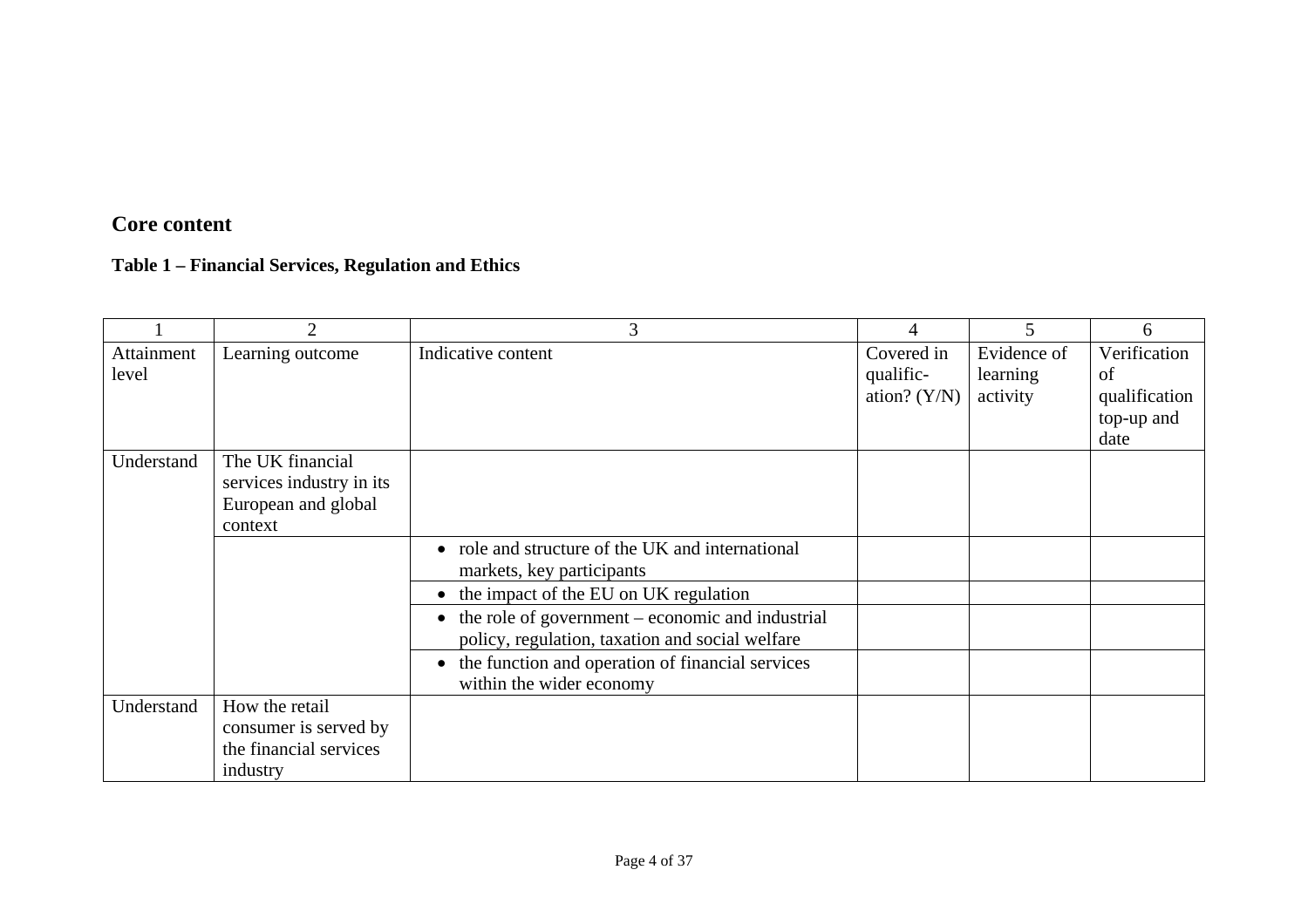|            |                         | • obligations towards consumers and their perception |  |  |
|------------|-------------------------|------------------------------------------------------|--|--|
|            |                         | of financial services;                               |  |  |
|            |                         | • consumers' main financial needs and how they are   |  |  |
|            |                         | prioritised:                                         |  |  |
|            |                         | managing debt                                        |  |  |
|            |                         | budgeting and borrowing, including house             |  |  |
|            |                         | purchase                                             |  |  |
|            |                         | protection                                           |  |  |
|            |                         | saving and investing                                 |  |  |
|            |                         | retirement                                           |  |  |
|            |                         | estate planning and tax planning                     |  |  |
|            |                         | • how those needs are met:                           |  |  |
|            |                         | mortgages and loans                                  |  |  |
|            |                         | life and health insurance                            |  |  |
|            |                         | savings and investments                              |  |  |
|            |                         | State benefits                                       |  |  |
|            |                         | the main types of pension provision                  |  |  |
| Understand | The legal concepts and  |                                                      |  |  |
|            | considerations relevant |                                                      |  |  |
|            | to financial advice     |                                                      |  |  |
|            |                         | • legal persons and power of attorney                |  |  |
|            |                         | • basic law of contract and agency                   |  |  |
|            |                         | • ownership of property                              |  |  |
|            |                         | • insolvency and bankruptcy                          |  |  |
|            |                         | • wills and intestacy                                |  |  |
|            |                         | • use of trusts:                                     |  |  |
|            |                         | the main types of trusts and their uses              |  |  |
|            |                         | how to create and administer trusts                  |  |  |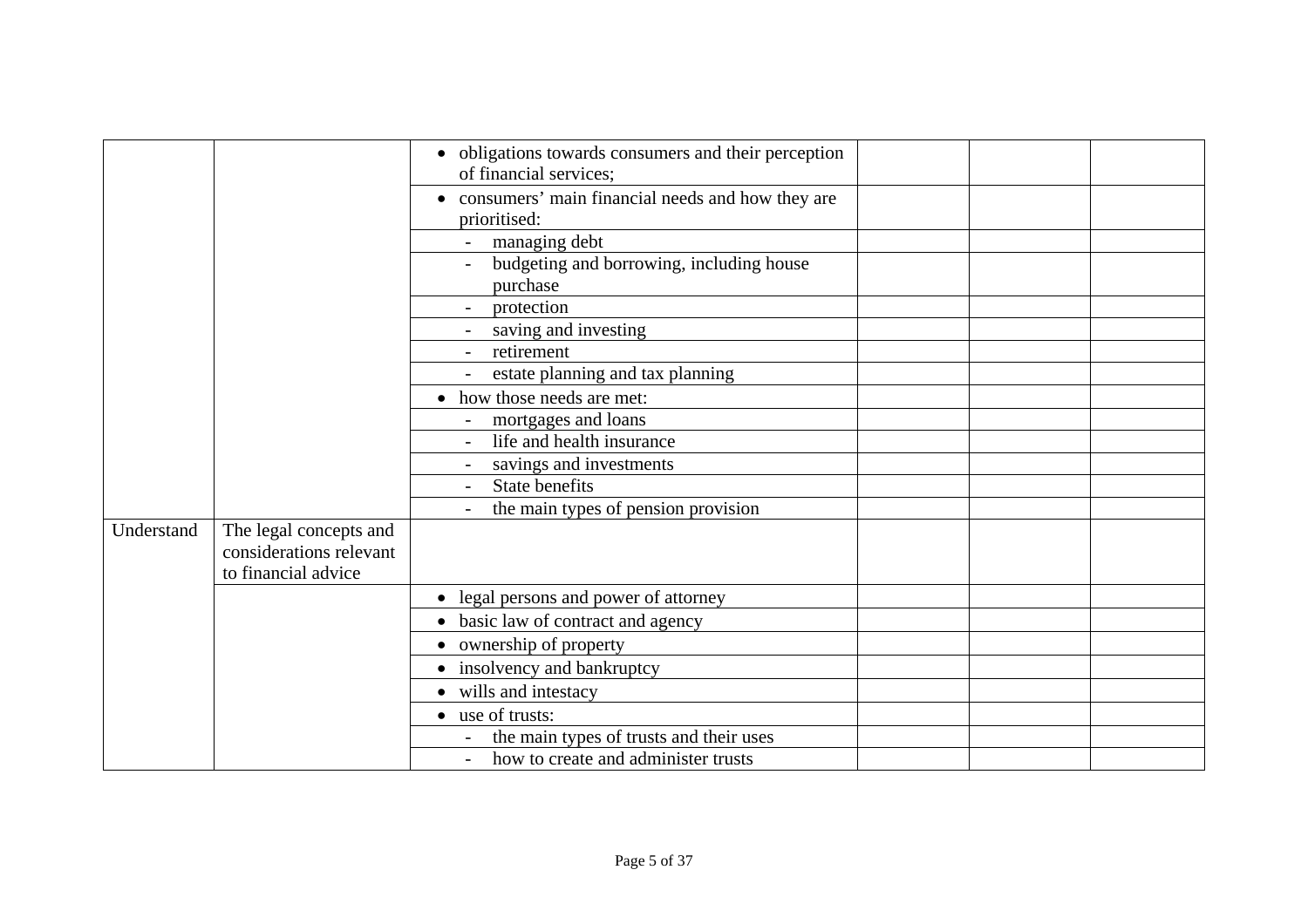| Understand | The regulation of                                           |                                                                                                                                                                   |  |  |
|------------|-------------------------------------------------------------|-------------------------------------------------------------------------------------------------------------------------------------------------------------------|--|--|
|            | financial services                                          |                                                                                                                                                                   |  |  |
|            |                                                             | the role of the Financial Services Authority (FSA),<br>HM Treasury and the Bank of England - market<br>regulation                                                 |  |  |
|            |                                                             | the role of other regulating bodies such as the<br>Competition Commission, the Office of Fair<br>Trading, the Pensions Regulator, the Information<br>Commissioner |  |  |
|            |                                                             | • Financial Services and Markets Act (FSMA) 2000,<br>other relevant legislation                                                                                   |  |  |
|            |                                                             | • the role of EU regulation and relevant Directives                                                                                                               |  |  |
|            |                                                             | • additional oversight – senior management, trustees,<br>auditors, external compliance support services                                                           |  |  |
| Understand | The FSA's<br>responsibilities and<br>approach to regulation |                                                                                                                                                                   |  |  |
|            |                                                             | Statutory objectives and how the FSA is structured<br>$\bullet$<br>to achieve these:                                                                              |  |  |
|            |                                                             | powers and activities                                                                                                                                             |  |  |
|            |                                                             | financial stability and prudential regulation                                                                                                                     |  |  |
|            |                                                             | powers to deal with financial crime                                                                                                                               |  |  |
|            |                                                             | financial capability - National Strategy                                                                                                                          |  |  |
|            |                                                             | $\bullet$ the FSA Handbook – the main principles and rules                                                                                                        |  |  |
|            |                                                             | the High Level Standards                                                                                                                                          |  |  |
|            |                                                             | <b>Prudential Standards</b>                                                                                                                                       |  |  |
|            |                                                             | <b>Business Standards</b>                                                                                                                                         |  |  |
|            |                                                             | Conduct of Business (COBS)<br>$\circ$                                                                                                                             |  |  |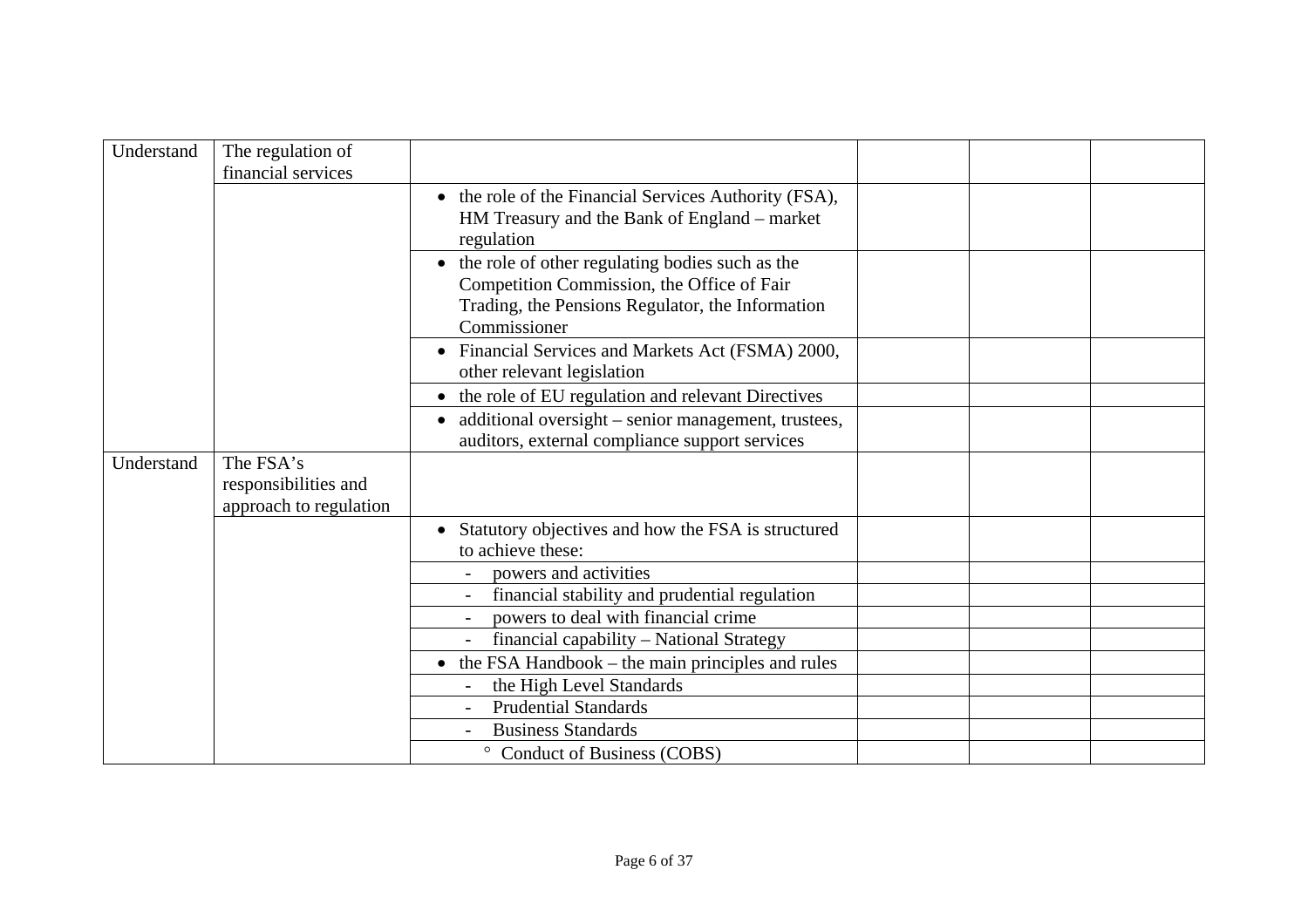|       |                                                                      | ° rules for dealing with client assets                                                                                               |  |
|-------|----------------------------------------------------------------------|--------------------------------------------------------------------------------------------------------------------------------------|--|
|       |                                                                      | <sup>o</sup> Market Conduct code                                                                                                     |  |
|       |                                                                      | ° Training and Competence                                                                                                            |  |
|       |                                                                      | <b>Regulatory Processes:</b>                                                                                                         |  |
|       |                                                                      | authorisation, supervision, approved persons,<br>significant influence functions, controlled<br>functions, appointed representatives |  |
|       |                                                                      | • risk-based supervision, discipline and enforcement,<br>sanctions to deal with criminal activities                                  |  |
| Apply | The principles and risk<br>as set out in the<br>regulatory framework |                                                                                                                                      |  |
|       |                                                                      | • regulated activities and authorisation requirements                                                                                |  |
|       |                                                                      | • approved person and controlled function<br>responsibilities                                                                        |  |
|       |                                                                      | • record keeping, reporting and notification<br>requirements                                                                         |  |
|       |                                                                      | • professionalism and the training and competence<br>requirements                                                                    |  |
|       |                                                                      | • Anti money laundering and proceeds of crime<br>obligations                                                                         |  |
|       |                                                                      | • Data protection including data security                                                                                            |  |
|       |                                                                      | • complaints procedures and responsibilities to                                                                                      |  |
|       |                                                                      | consumers<br>• the Financial Ombudsman Service (FOS)                                                                                 |  |
|       |                                                                      |                                                                                                                                      |  |
|       |                                                                      | • the Financial Services Compensation Scheme<br>(FSCS)                                                                               |  |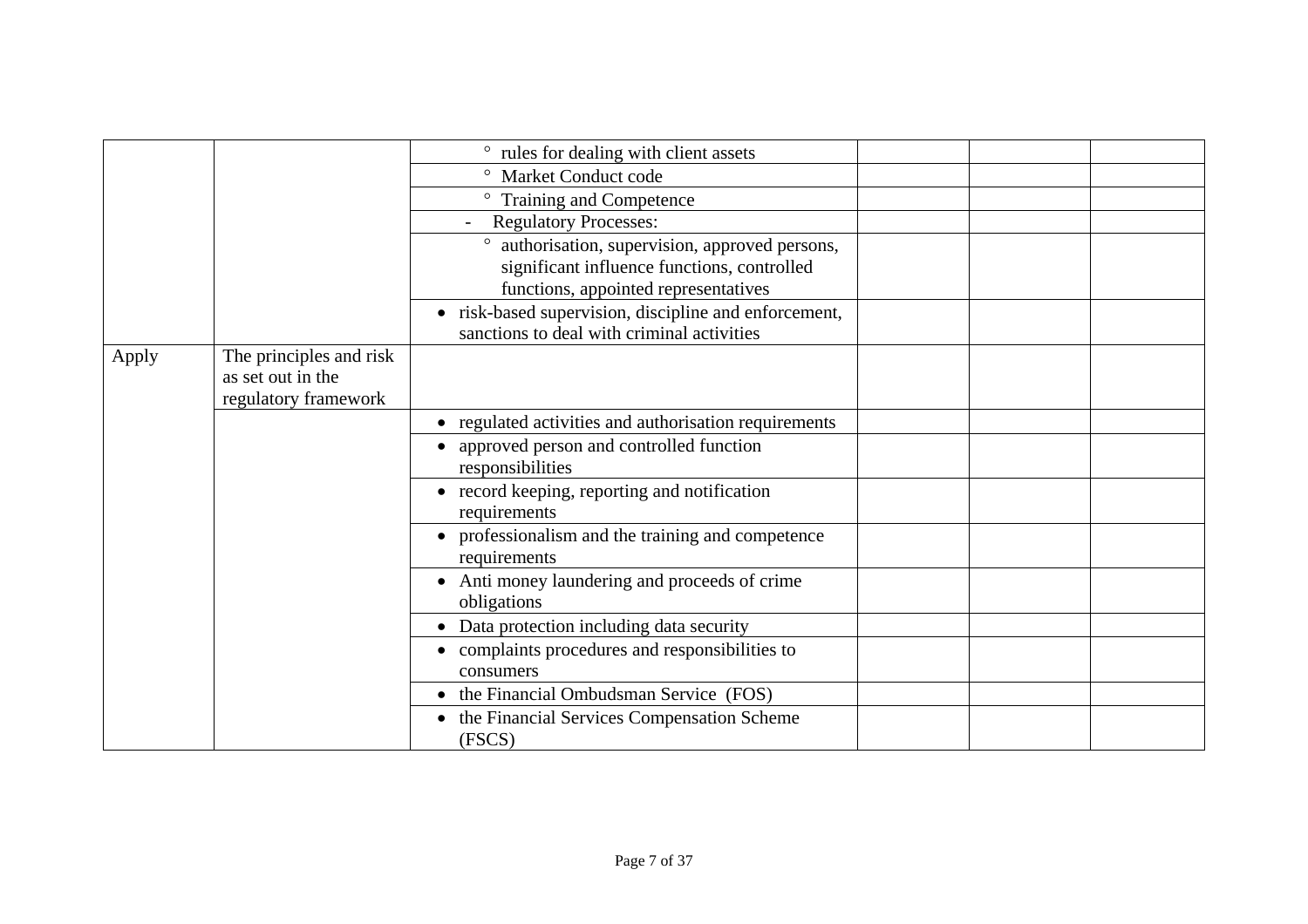| Apply      | The regulatory advice<br>framework in practice<br>for the consumer |                                                                                                                                                          |  |
|------------|--------------------------------------------------------------------|----------------------------------------------------------------------------------------------------------------------------------------------------------|--|
|            |                                                                    | • client relationships and adviser responsibilities:                                                                                                     |  |
|            |                                                                    | types of clients                                                                                                                                         |  |
|            |                                                                    | fiduciary relationship – duty of care,                                                                                                                   |  |
|            |                                                                    | confidentiality, primacy of clients' interests                                                                                                           |  |
|            |                                                                    | clarity of service provision and charges, status<br>disclosure including terms of business and                                                           |  |
|            |                                                                    | client agreements, execution only                                                                                                                        |  |
|            |                                                                    | limitations to own authority or expertise,                                                                                                               |  |
|            |                                                                    | referrals to and relationships with relevant                                                                                                             |  |
|            |                                                                    | specialists                                                                                                                                              |  |
|            |                                                                    | clients' cancellation rights                                                                                                                             |  |
|            |                                                                    | • regulated advice standards                                                                                                                             |  |
|            |                                                                    | • monitoring and reviewing clients' plans and                                                                                                            |  |
|            |                                                                    | circumstances and taking account of relevant<br>changes                                                                                                  |  |
| Understand | The range of skills<br>required when advising<br>clients           |                                                                                                                                                          |  |
|            |                                                                    | • Communicating clearly, assessing and adapting to<br>the differing capabilities of clients                                                              |  |
|            |                                                                    | gathering information, assessment and analysis of<br>client's needs and circumstances, reaching<br>conclusions and making appropriate<br>recommendations |  |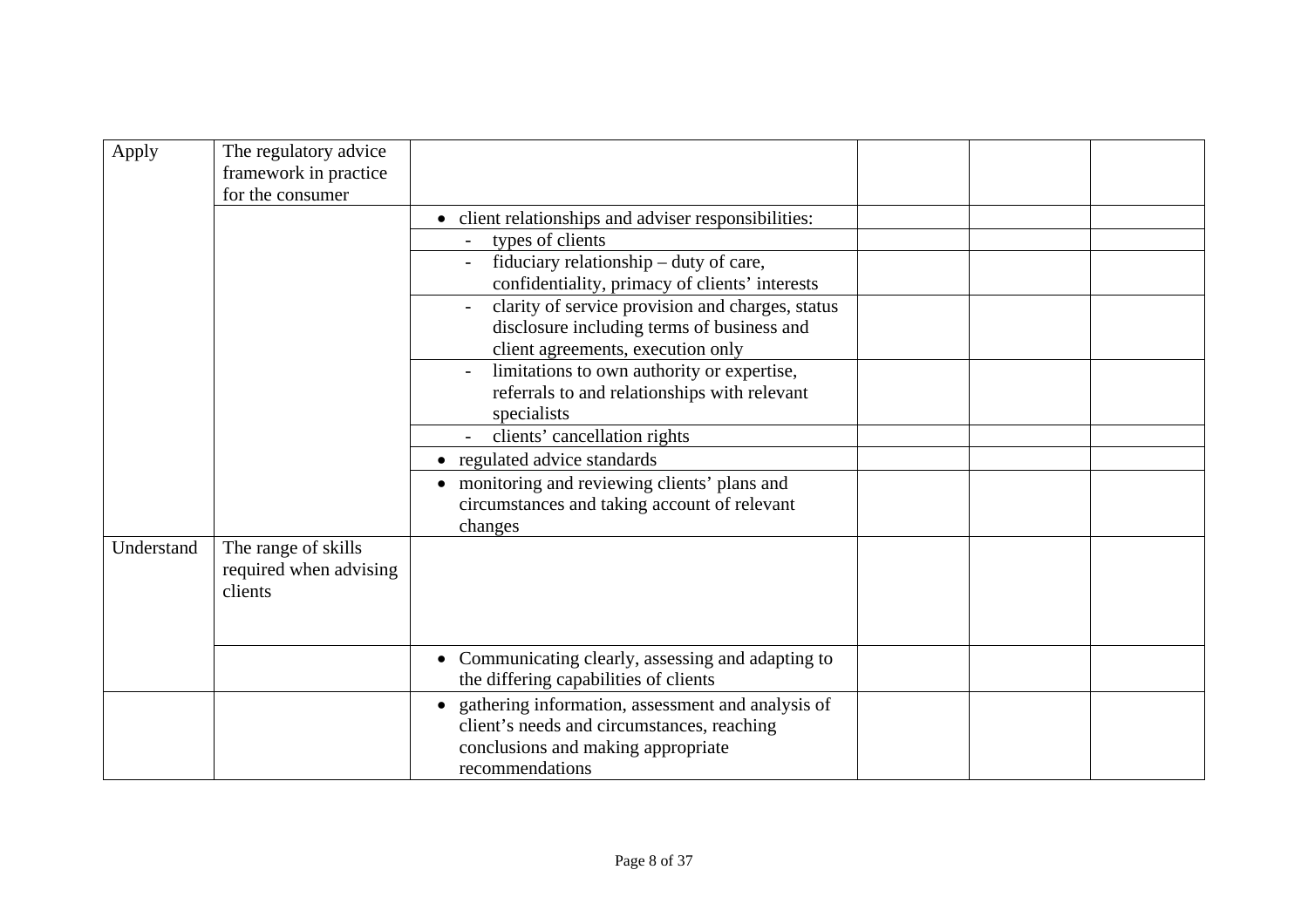| Understand             | The FSA's use of<br>principles and<br>outcomes based<br>regulation to promote                |                                                                                                                                                           |  |  |
|------------------------|----------------------------------------------------------------------------------------------|-----------------------------------------------------------------------------------------------------------------------------------------------------------|--|--|
|                        | ethical and fair<br>outcomes                                                                 |                                                                                                                                                           |  |  |
|                        |                                                                                              | • the Principles for Business and the discretionary<br>obligations these place on firms                                                                   |  |  |
|                        |                                                                                              | • corporate culture and leadership                                                                                                                        |  |  |
|                        |                                                                                              | • the responsibilities that rest with approved persons<br>and the need for integrity, competence and fair<br>outcomes for clients, including dealing with |  |  |
|                        |                                                                                              | conflicts of interest                                                                                                                                     |  |  |
| Apply                  | The Code of Ethics and<br>professional standards<br>to business behaviours<br>of individuals |                                                                                                                                                           |  |  |
|                        |                                                                                              | • the over-arching Code of Ethics                                                                                                                         |  |  |
|                        |                                                                                              | the professional principles and values on which the<br>$\bullet$<br>Code is based                                                                         |  |  |
|                        |                                                                                              | • identifying ethical dilemmas                                                                                                                            |  |  |
|                        |                                                                                              | • the steps involved in managing ethical dilemmas                                                                                                         |  |  |
| Critically<br>evaluate | The outcomes that<br>distinguish between<br>ethical and compliance<br>driven behaviours      |                                                                                                                                                           |  |  |
|                        |                                                                                              | typical behavioural indicators – positive and<br>negative                                                                                                 |  |  |
|                        |                                                                                              | • the outcomes which may result from behaving                                                                                                             |  |  |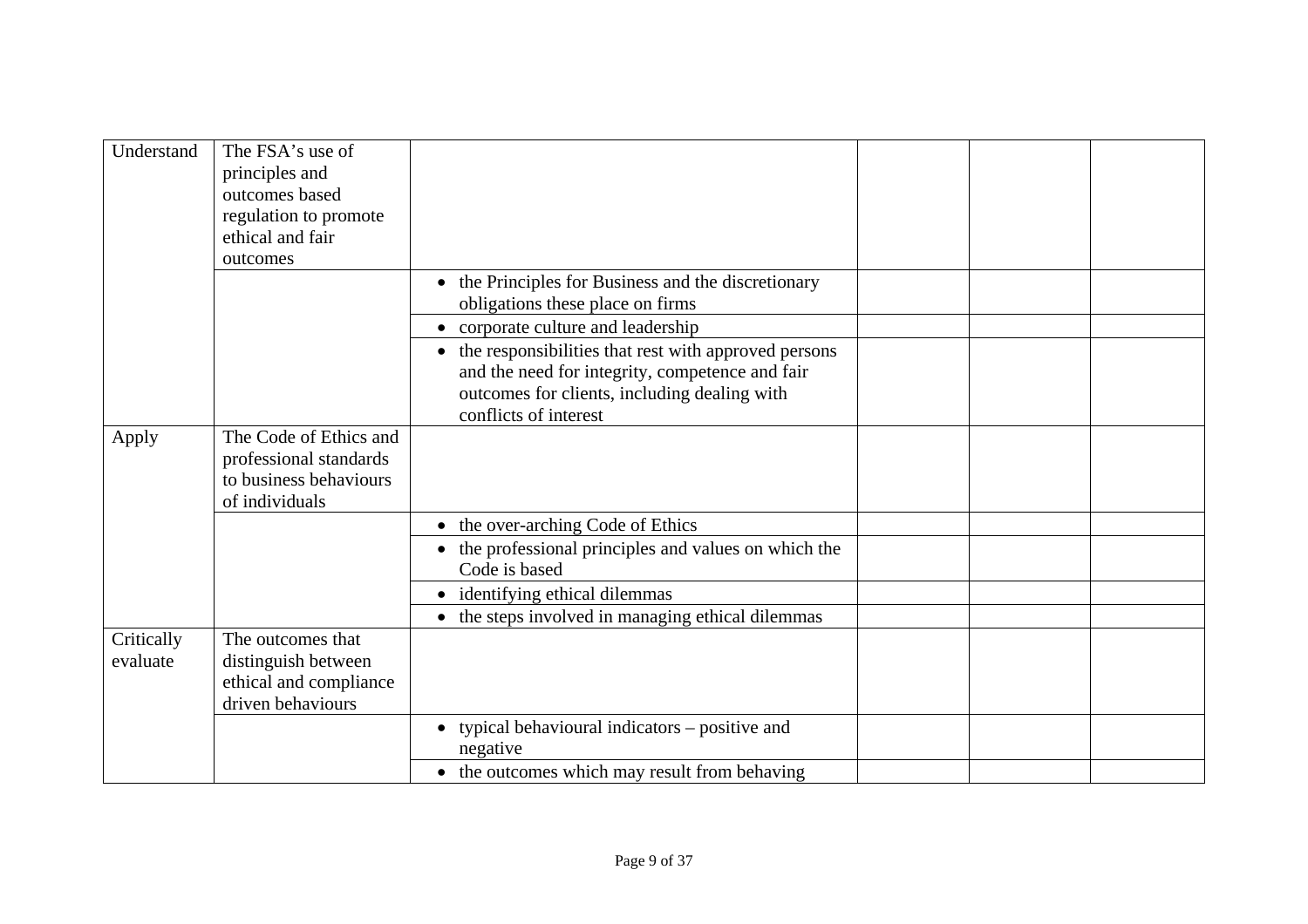| ethically $-$ for the industry, the firm, individual<br>advisers and consumers |  |  |
|--------------------------------------------------------------------------------|--|--|
| • the outcomes which may result from limiting                                  |  |  |
| behaviour to compliance with the rules – for the                               |  |  |
| industry, firm, individual advisers and consumers                              |  |  |

# **Table 2 – Investment principles and risk**

| Attainment<br>level | Learning outcome                                                                            | Indicative content                                                | Covered in<br>qualific-<br>ation? $(Y/N)$ | Evidence of<br>qualification<br>$top-up?$ | Verification<br>of<br>qualification<br>top-up and<br>date |
|---------------------|---------------------------------------------------------------------------------------------|-------------------------------------------------------------------|-------------------------------------------|-------------------------------------------|-----------------------------------------------------------|
| Analyse             | The characteristics,<br>inherent risks,<br>behaviour and<br>correlation of asset<br>classes |                                                                   |                                           |                                           |                                                           |
|                     |                                                                                             | • cash and cash equivalents:                                      |                                           |                                           |                                                           |
|                     |                                                                                             | main types, costs and charges                                     |                                           |                                           |                                                           |
|                     |                                                                                             | • fixed interest securities:                                      |                                           |                                           |                                                           |
|                     |                                                                                             | main types                                                        |                                           |                                           |                                                           |
|                     |                                                                                             | running and redemption yields, interest rates<br>and yield curves |                                           |                                           |                                                           |
|                     |                                                                                             | markets and indices                                               |                                           |                                           |                                                           |
|                     |                                                                                             | transaction costs – purchase and sale                             |                                           |                                           |                                                           |
|                     |                                                                                             | • equities:                                                       |                                           |                                           |                                                           |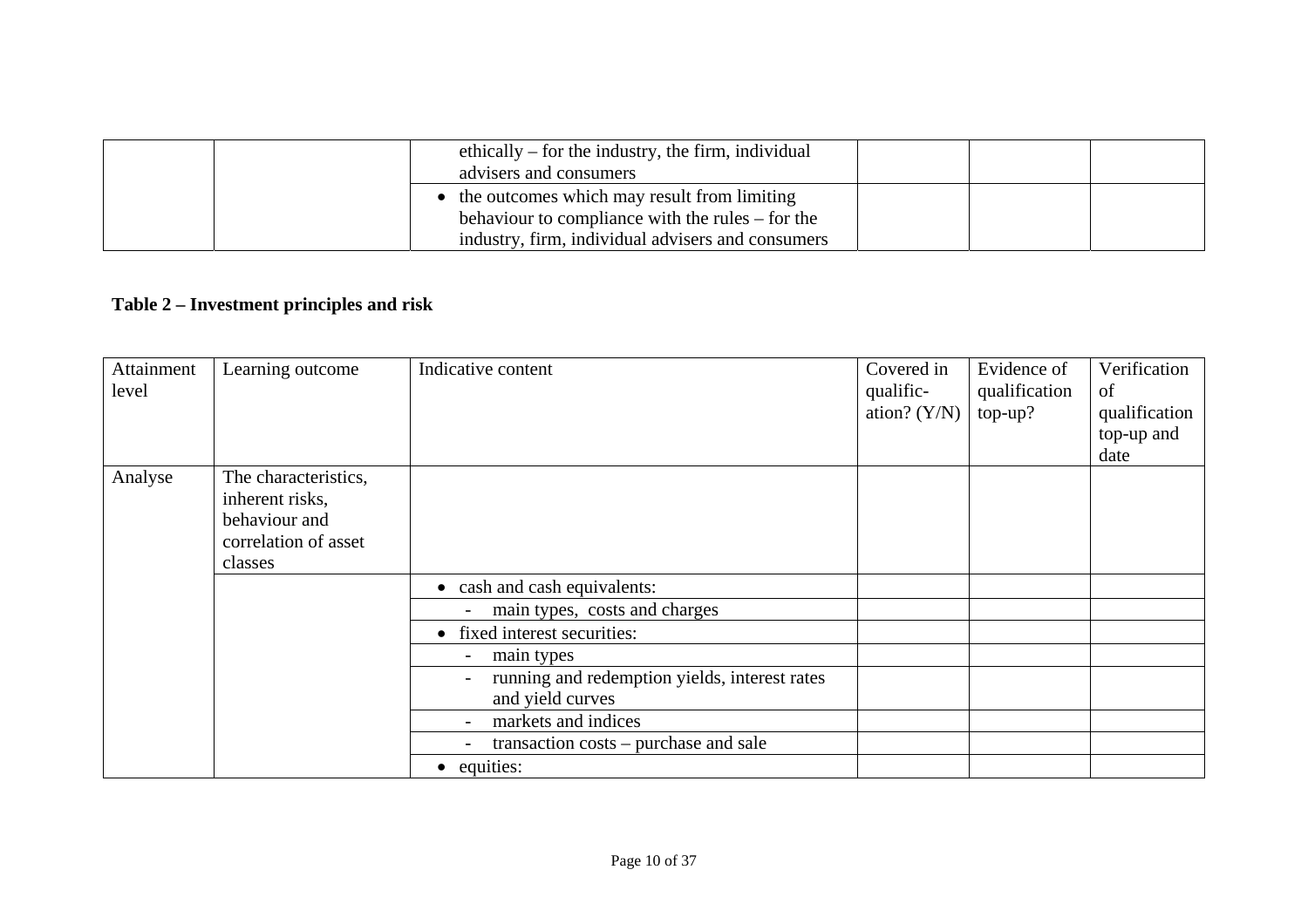|            |                                                                      | main types, private equity                                                                             |  |  |
|------------|----------------------------------------------------------------------|--------------------------------------------------------------------------------------------------------|--|--|
|            |                                                                      | valuation measures – price/earnings (P/E) ratio,<br>dividend yield and cover, Net Asset Value<br>(NAV) |  |  |
|            |                                                                      | stock markets $-$ indices, listings                                                                    |  |  |
|            |                                                                      | transaction costs                                                                                      |  |  |
|            |                                                                      | property:<br>$\bullet$                                                                                 |  |  |
|            |                                                                      | main types, residential and commercial,<br>income profile and gearing                                  |  |  |
|            |                                                                      | valuation                                                                                              |  |  |
|            |                                                                      | performance benchmarking                                                                               |  |  |
|            |                                                                      | transaction and on-going costs                                                                         |  |  |
|            |                                                                      | alternative investments such as commodities, and<br>$\bullet$                                          |  |  |
|            |                                                                      | physical assets                                                                                        |  |  |
|            |                                                                      | • pricing, liquidity and fair value                                                                    |  |  |
|            |                                                                      | • correlation of asset classes – relevance to asset<br>allocation                                      |  |  |
| Understand | The macro-economic<br>environment and its<br>impact on asset classes |                                                                                                        |  |  |
|            |                                                                      | • main long term UK and global socio-economic<br>trends                                                |  |  |
|            |                                                                      | • overview of world economies and globalisation of<br>markets                                          |  |  |
|            |                                                                      | $\bullet$ economic and financial cycles – predictability,<br>regional economy differences              |  |  |
|            |                                                                      | $\bullet$ the key economic indicators – trends and their<br>interpretation                             |  |  |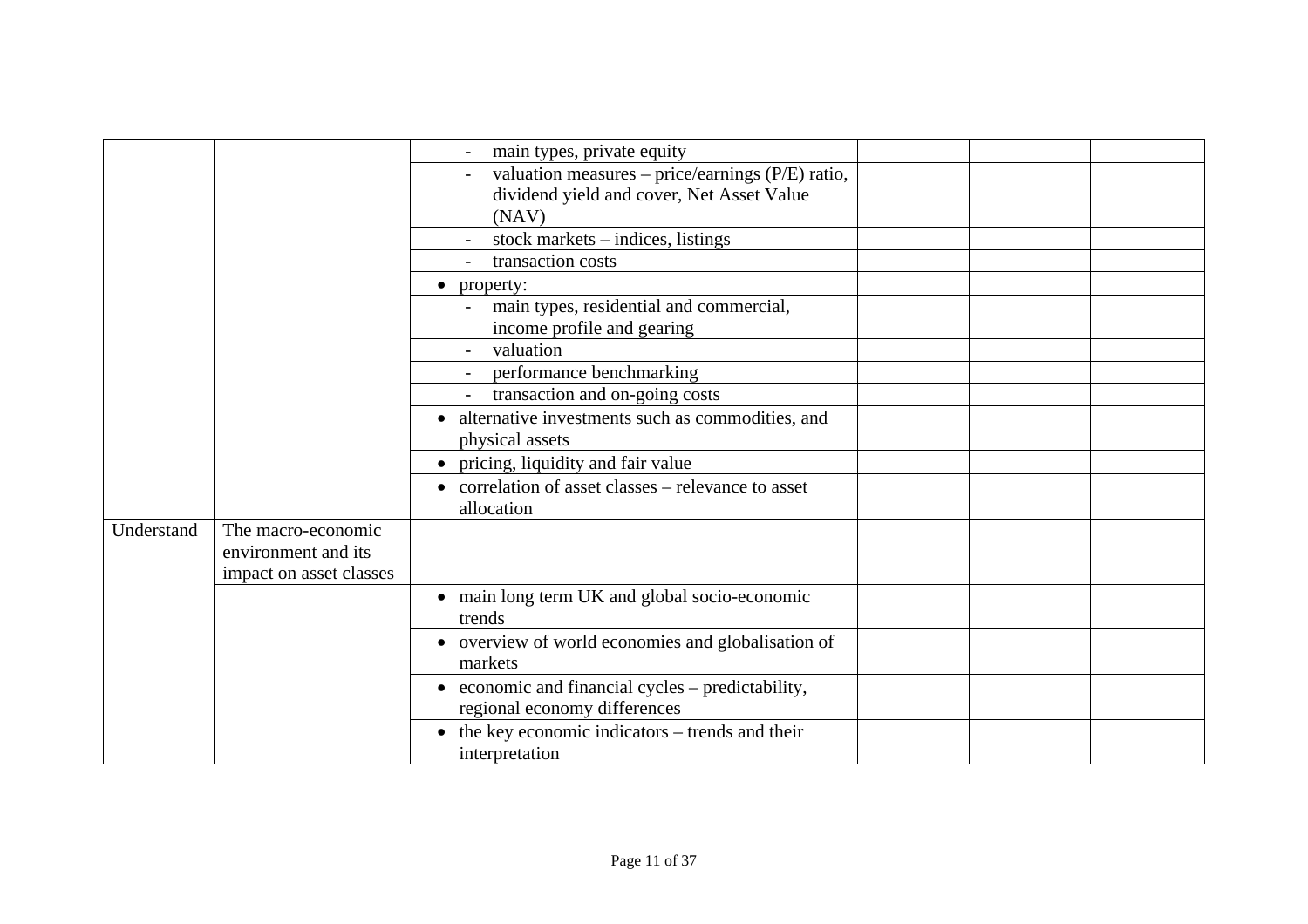|             |                         | • significance of monetary and fiscal policy               |  |
|-------------|-------------------------|------------------------------------------------------------|--|
|             |                         | • relevance of money, inflation, deflation, interest       |  |
|             |                         | rates and exchange rates                                   |  |
|             |                         | • balance of payments and international capital flows      |  |
|             |                         | the role of financial investment in the economy            |  |
| Understand  | The merits and          |                                                            |  |
|             | limitations of the main |                                                            |  |
|             | investment theories     |                                                            |  |
|             |                         | key features of the main investment theories:<br>$\bullet$ |  |
|             |                         | modern portfolio theory                                    |  |
|             |                         | multi factor theory                                        |  |
|             |                         | efficient market hypothesis                                |  |
|             |                         | capital asset pricing model (CAPM)                         |  |
|             |                         | portfolio theory, diversification and hedging:             |  |
|             |                         | correlation between asset classes                          |  |
|             |                         | total return and an awareness of beta and alpha            |  |
|             |                         | risk adjusted returns                                      |  |
|             |                         | basics of behavioural finance – market and                 |  |
|             |                         | individual behaviours                                      |  |
| Apply       | The principles of the   |                                                            |  |
|             | time value of money     |                                                            |  |
|             |                         | • compound interest and discounting                        |  |
|             |                         | • real returns and nominal returns                         |  |
| Analyse and | The nature and impact   |                                                            |  |
| explain     | of the main types of    |                                                            |  |
|             | risk on investment      |                                                            |  |
|             | performance             |                                                            |  |
|             |                         | • liquidity and access                                     |  |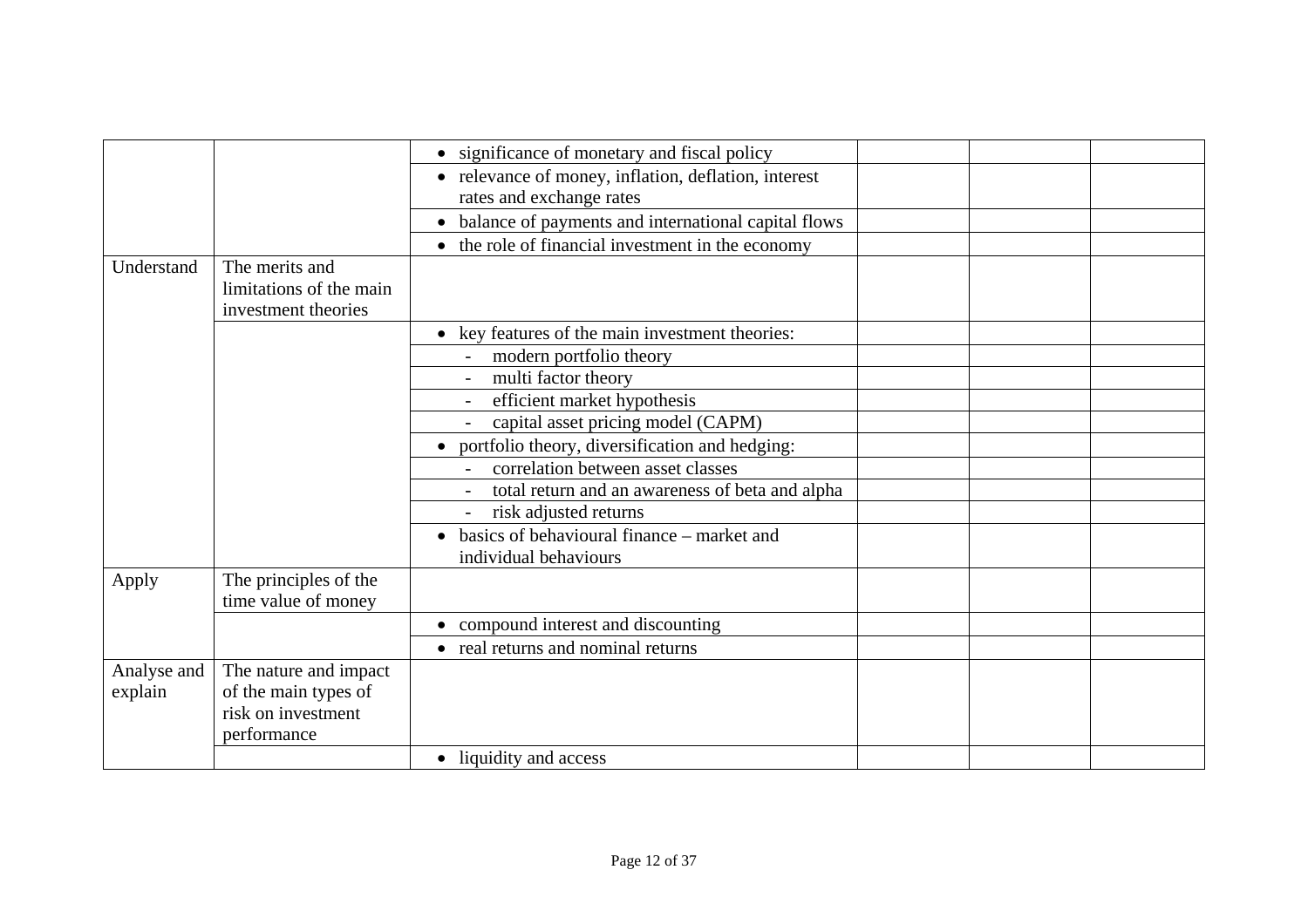|         |                                                  | • income and capital growth including shortfall        |  |
|---------|--------------------------------------------------|--------------------------------------------------------|--|
|         |                                                  | short term volatility<br>$\bullet$                     |  |
|         |                                                  | • long term performance                                |  |
|         |                                                  | gearing<br>$\bullet$                                   |  |
|         |                                                  | • currency                                             |  |
|         |                                                  | • inflation                                            |  |
|         |                                                  | • interest rates                                       |  |
|         |                                                  | • systematic and non-systematic, including fraud and   |  |
|         |                                                  | counterparty, institutional, market timing             |  |
| Analyse | The characteristics,                             |                                                        |  |
|         | inherent risks,                                  |                                                        |  |
|         | behaviours and relevant<br>tax considerations of |                                                        |  |
|         | investment products                              |                                                        |  |
|         |                                                  | • the advantages and disadvantages of direct           |  |
|         |                                                  | investment in securities and assets compared to        |  |
|         |                                                  | indirect investment through collectives and other      |  |
|         |                                                  | products                                               |  |
|         |                                                  | • the main types and use of indirect investment        |  |
|         |                                                  | products:                                              |  |
|         |                                                  | investment structures:                                 |  |
|         |                                                  | collective investment funds – onshore and              |  |
|         |                                                  | offshore                                               |  |
|         |                                                  | Exchange Traded Funds (ETFs) and<br>$\circ$            |  |
|         |                                                  | <b>Exchange Traded Commodities (ETCs)</b>              |  |
|         |                                                  | closed ended funds / investment companies -<br>$\circ$ |  |
|         |                                                  | onshore and offshore                                   |  |
|         |                                                  | Individual Savings Account (ISAs) and Child            |  |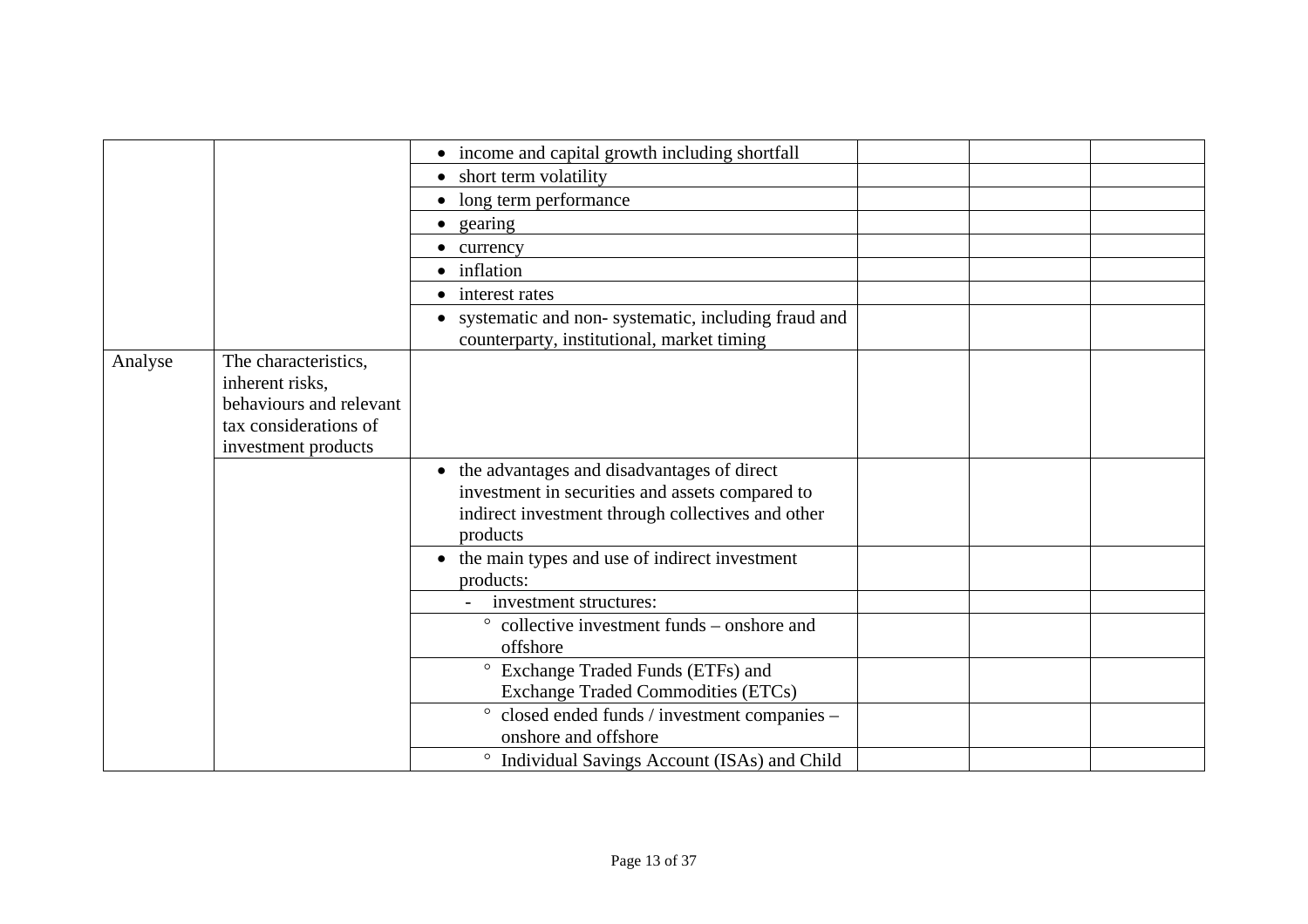|       |                       | Trust Funds (CTFs)                                       |  |
|-------|-----------------------|----------------------------------------------------------|--|
|       |                       | National Savings and Investments<br>$\circ$              |  |
|       |                       | $\degree$ life assurance based investments – onshore     |  |
|       |                       | and offshore                                             |  |
|       |                       | $\circ$<br>defined contribution (DC) pension             |  |
|       |                       | arrangements                                             |  |
|       |                       | ° Real Estate Investment Trusts (REITs) and              |  |
|       |                       | other property based products                            |  |
|       |                       | Venture Capital Trusts (VCTs) and Enterprise<br>$\circ$  |  |
|       |                       | Investments Schemes (EISs) – basic structures            |  |
|       |                       | and uses                                                 |  |
|       |                       | broker funds and distributor influenced funds<br>$\circ$ |  |
|       |                       | (DIFs)                                                   |  |
|       |                       | derivatives:                                             |  |
|       |                       | basic structure, main types and uses<br>$\circ$          |  |
|       |                       | investment strategy based products:                      |  |
|       |                       | ° hedge fund and funds of hedge funds                    |  |
|       |                       | absolute return funds                                    |  |
|       |                       | structured products – income and capital                 |  |
|       |                       | growth, structure and analysis                           |  |
|       |                       | with profit funds $-$ main principles                    |  |
| Apply | The investment advice |                                                          |  |
|       | process               |                                                          |  |
|       |                       | • know your client requirements:                         |  |
|       |                       | explain the investment process                           |  |
|       |                       | establish client relationships, capability and           |  |
|       |                       | circumstances including assets and debts                 |  |
|       |                       | agree and prioritise needs and wants                     |  |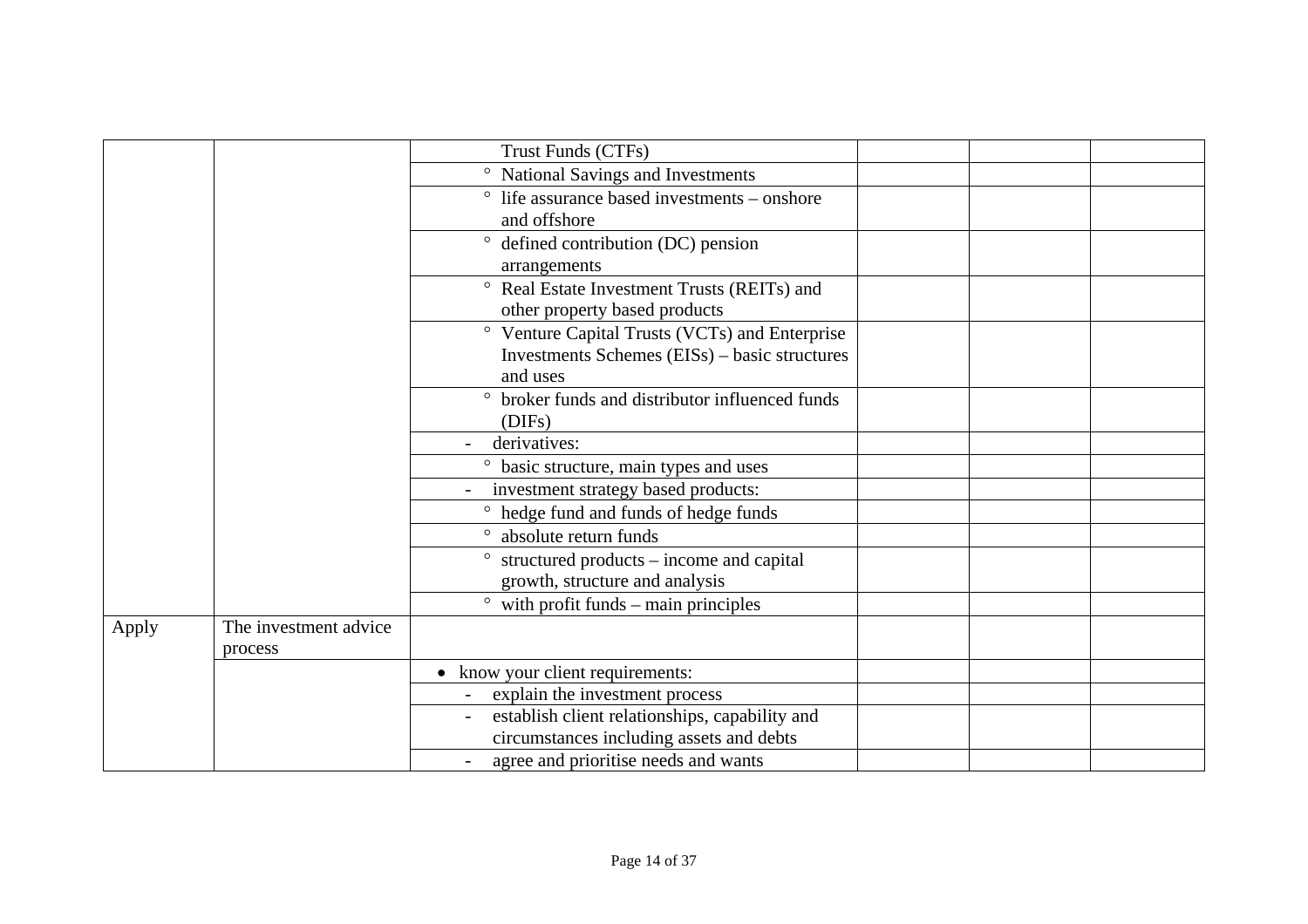|            |                                          | agree investment objectives, growth, income,<br>time horizons, debt and credit management and<br>repayment                |  |  |
|------------|------------------------------------------|---------------------------------------------------------------------------------------------------------------------------|--|--|
|            |                                          | determine and agree risk profile – objective<br>and subjective factors                                                    |  |  |
|            |                                          | assess affordability and other suitability<br>considerations, ethical, social responsibility<br>and religious preferences |  |  |
|            |                                          | agree strategy and rationale to achieve the<br>objectives                                                                 |  |  |
|            |                                          | agree benchmark / performance measures and<br>review process                                                              |  |  |
|            |                                          | • asset allocation:                                                                                                       |  |  |
|            |                                          | alignment with client risk profile and                                                                                    |  |  |
|            |                                          | requirements                                                                                                              |  |  |
|            |                                          | diversification and correlation benefits                                                                                  |  |  |
|            |                                          | accumulation and decumulation                                                                                             |  |  |
| Understand | The principles of<br>investment planning |                                                                                                                           |  |  |
|            |                                          | asset allocation:<br>$\bullet$                                                                                            |  |  |
|            |                                          | stochastic modelling                                                                                                      |  |  |
|            |                                          | strategic and tactical asset allocation                                                                                   |  |  |
|            |                                          | portfolio construction:<br>$\bullet$                                                                                      |  |  |
|            |                                          | stock and fund selection                                                                                                  |  |  |
|            |                                          | diversification by sector, geographical area and<br>currency                                                              |  |  |
|            |                                          | main fund management strategies and styles                                                                                |  |  |
|            |                                          | costs, charges, Total Expense Ratios (TERs),                                                                              |  |  |
|            |                                          | Portfolio Turnover Rates (PTRs)                                                                                           |  |  |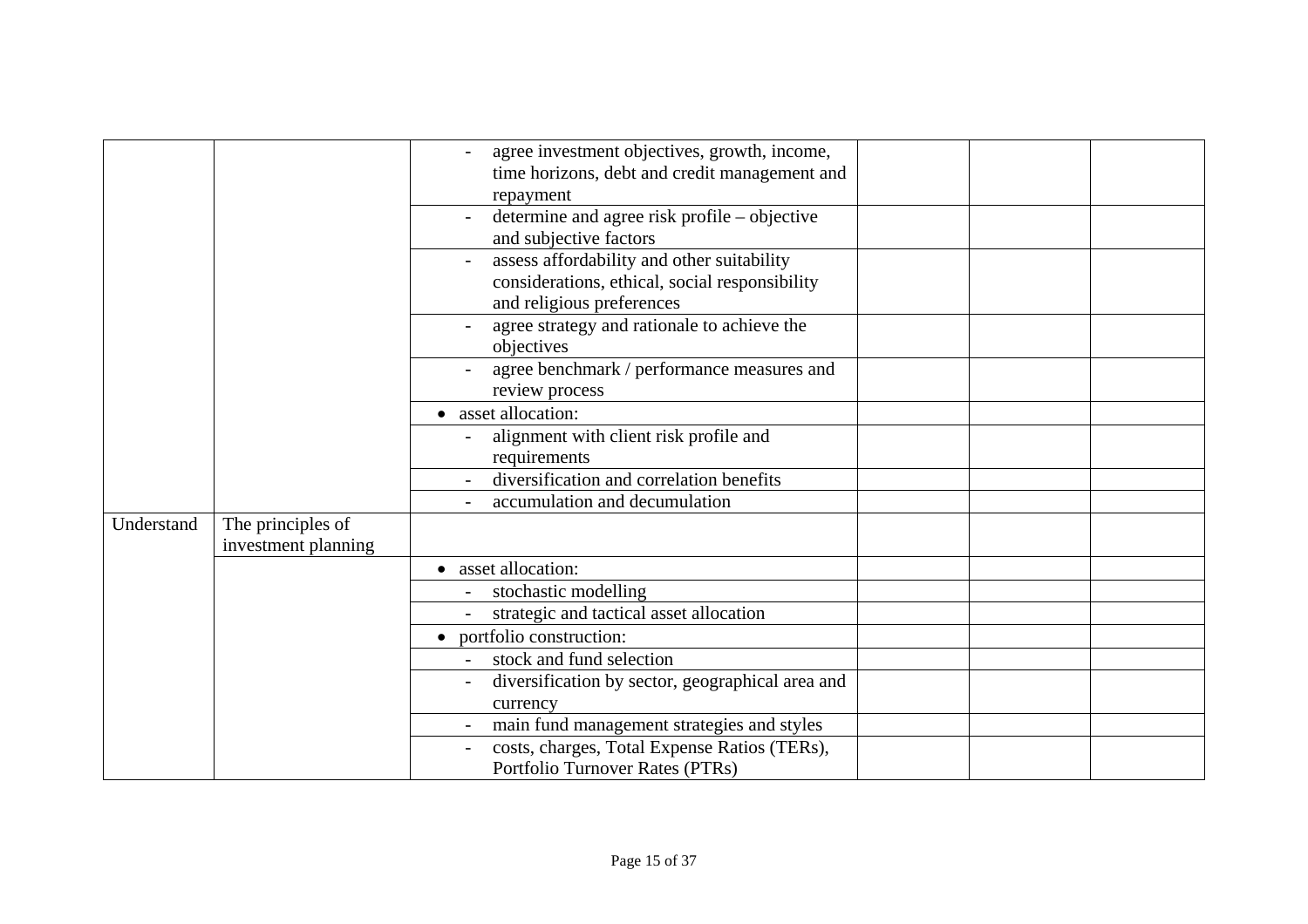|         |                    | selection of products, tax wrapper and services   |  |
|---------|--------------------|---------------------------------------------------|--|
|         |                    | provider selection and due diligence              |  |
|         |                    | recommendations and suitability                   |  |
|         |                    | wrap and other platforms:                         |  |
|         |                    | concept and uses                                  |  |
|         |                    | benefits and risks                                |  |
|         |                    | costs/charges                                     |  |
| Analyse | The performance of |                                                   |  |
|         | investments        |                                                   |  |
|         |                    | portfolio performance:                            |  |
|         |                    | methods of evaluating portfolio performance       |  |
|         |                    | selection and use of benchmarks                   |  |
|         |                    | new money and timing factors                      |  |
|         |                    | portfolio review and administration:<br>$\bullet$ |  |
|         |                    | changes in client circumstances<br>$\blacksquare$ |  |
|         |                    | changes in financial environment                  |  |
|         |                    | new products and services available               |  |
|         |                    | maintenance of products and services              |  |
|         |                    | use of external services / benchmarking           |  |
|         |                    | rebalancing                                       |  |

#### **Table 3 – Personal taxation**

| Attainment | Learning outcome | Indicative content | Covered in     | Evidence of   | Verification  |
|------------|------------------|--------------------|----------------|---------------|---------------|
| level      |                  |                    | qualific-      | qualification | Οf            |
|            |                  |                    | ation? $(Y/N)$ | top-up and    | qualification |
|            |                  |                    |                | date          | top-up and    |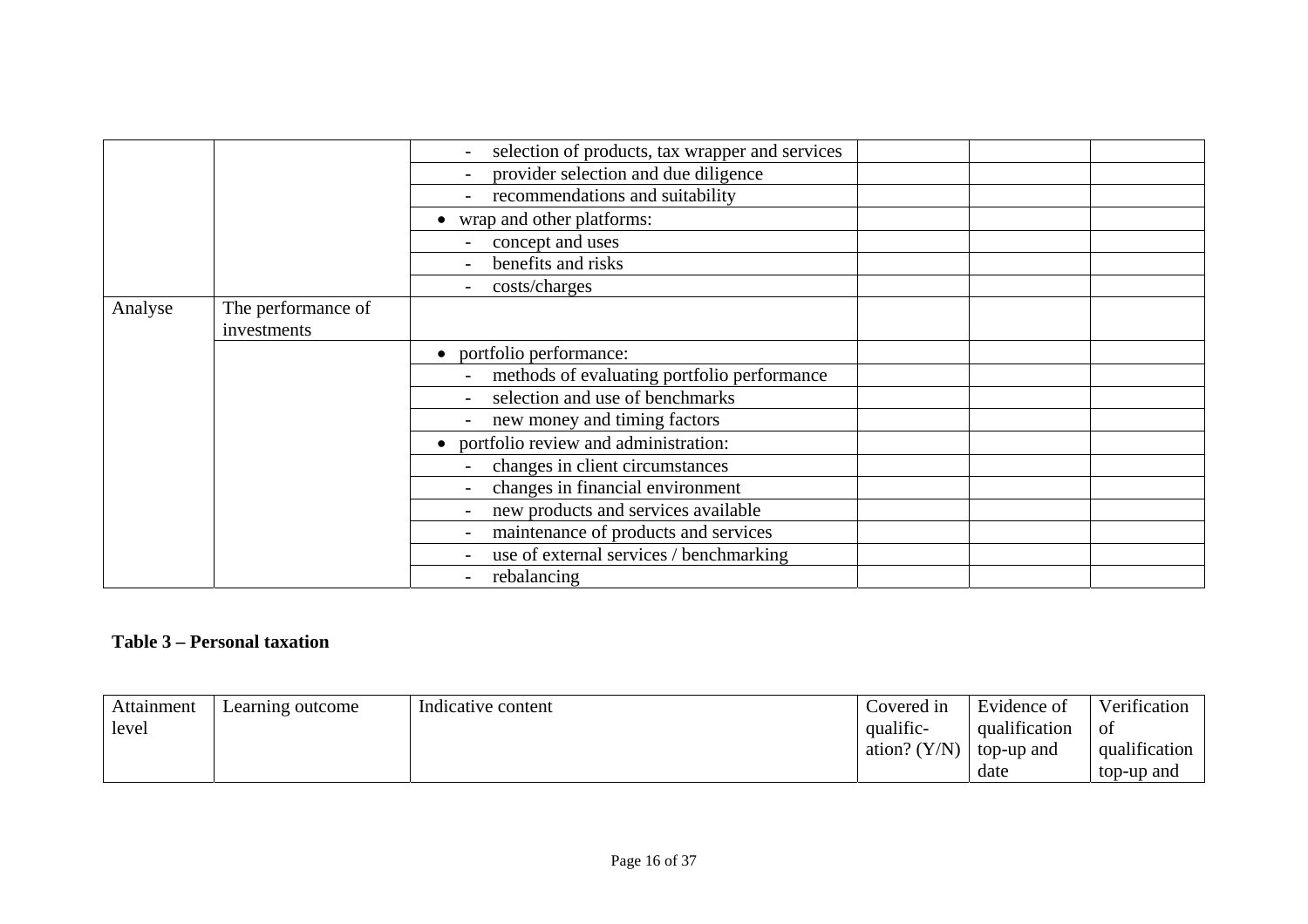|            |                                                                                                 |                                                                                                                                                           |  | date |
|------------|-------------------------------------------------------------------------------------------------|-----------------------------------------------------------------------------------------------------------------------------------------------------------|--|------|
| Understand | The UK tax system as<br>relevant to the needs<br>and circumstances of<br>individuals and trusts |                                                                                                                                                           |  |      |
|            |                                                                                                 | $\bullet$ income tax – sources of income, liability,<br>allowances, reliefs, priorities for taxing income,<br>income of trusts and beneficiaries          |  |      |
|            |                                                                                                 | • National Insurance Contributions (NICs) – liability<br>for employers, employees, self-employed<br>contribution levels, voluntary NICs                   |  |      |
|            |                                                                                                 | • Capital Gains Tax $(CGT)$ – liability, rate,<br>disposals, gains and losses, reliefs and exemptions,<br>capital gains of trusts                         |  |      |
|            |                                                                                                 | • Inheritance Tax $(IHT)$ – liability, transfers, nil rate<br>band, rates, reliefs and exemptions, assets held in<br>trusts, transfers to and from trusts |  |      |
|            |                                                                                                 | $\bullet$ residence and domicile – main rules, impact on<br>liability to income tax, CGT and IHT                                                          |  |      |
|            |                                                                                                 | • UK tax compliance $-$ self assessment, Pay as You<br>Earn (PAYE), tax returns, tax payments, tax<br>evasion and avoidance issues                        |  |      |
|            |                                                                                                 | • Stamp duty reserve tax and stamp duty land tax -<br>transactions subject to tax, rates of tax, main reliefs                                             |  |      |
|            |                                                                                                 | • outline of Value Added Tax (VAT) and<br><b>Corporation Tax</b>                                                                                          |  |      |
| Analyse    | The taxation of<br>investments as relevant<br>to the needs and                                  |                                                                                                                                                           |  |      |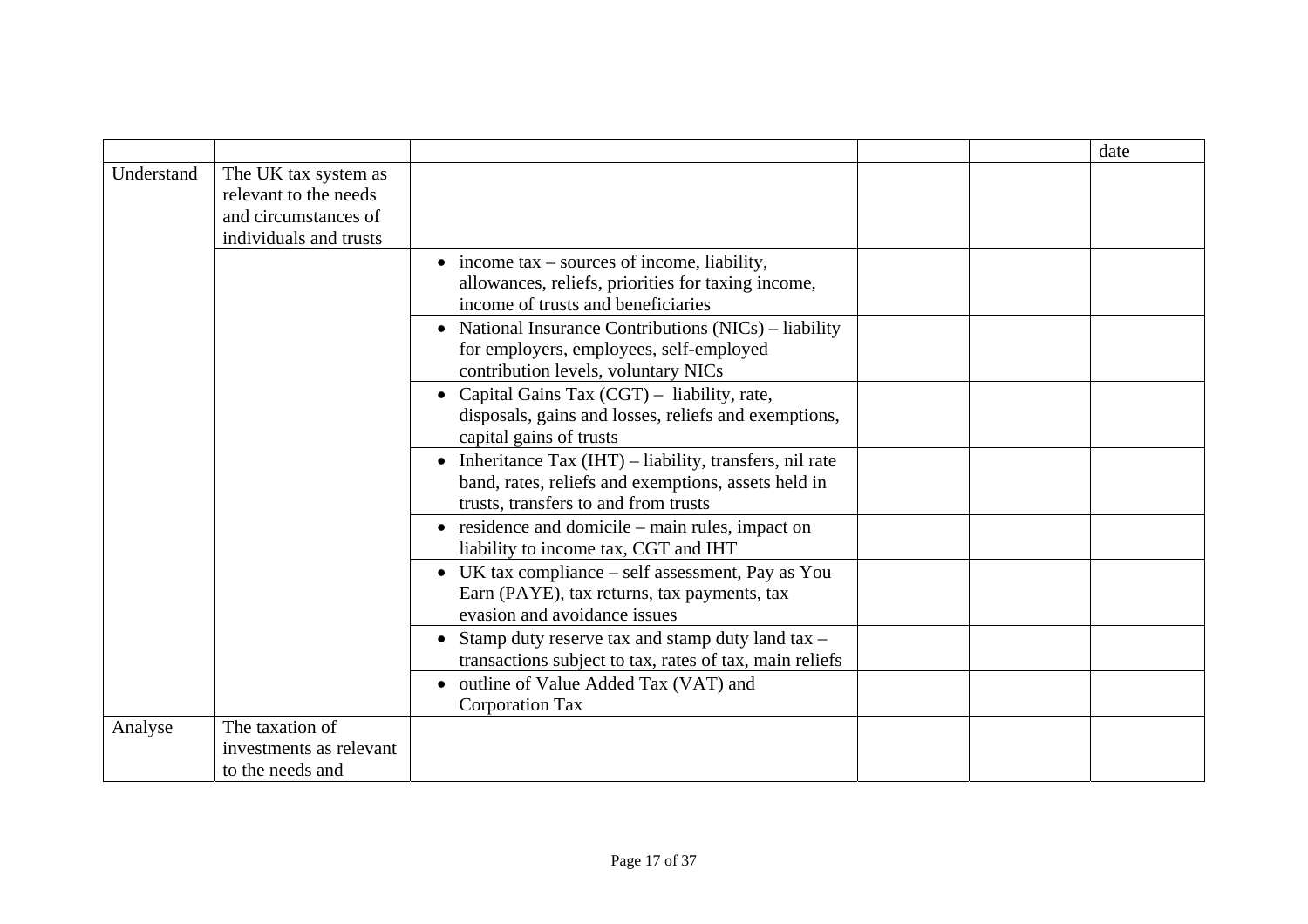|         | circumstances of<br>individuals and trusts                                                |                                                                                                                                                                        |  |  |
|---------|-------------------------------------------------------------------------------------------|------------------------------------------------------------------------------------------------------------------------------------------------------------------------|--|--|
|         |                                                                                           | $\bullet$ direct investments – cash and cash equivalents,<br>fixed interest securities, equities and property<br>• indirect investments:                               |  |  |
|         |                                                                                           | pension arrangements<br>Individual Savings Accounts (ISAs) and Child<br>Trust Funds (CTFs)                                                                             |  |  |
|         |                                                                                           | onshore and offshore collectives and<br>investment companies                                                                                                           |  |  |
|         |                                                                                           | onshore and offshore life assurance policies<br>Real Estate Investment Trusts (REITS)<br>Venture Capital Trusts (VCTs) and Enterprise                                  |  |  |
|         |                                                                                           | Initiative Schemes (EISs) – basic outline                                                                                                                              |  |  |
| Analyse | The role and relevance<br>of tax in the financial<br>affairs of individuals<br>and trusts |                                                                                                                                                                        |  |  |
|         |                                                                                           | • the impact of taxes on individuals, trusts and their<br>investments                                                                                                  |  |  |
|         |                                                                                           | • key principles of income tax planning – spouse,<br>civil partners, children, pension contributions, ISA<br>allowances, use of the main CGT exemptions and<br>reliefs |  |  |
|         |                                                                                           | • main uses of lifetime gifts and trusts in basic IHT<br>mitigation                                                                                                    |  |  |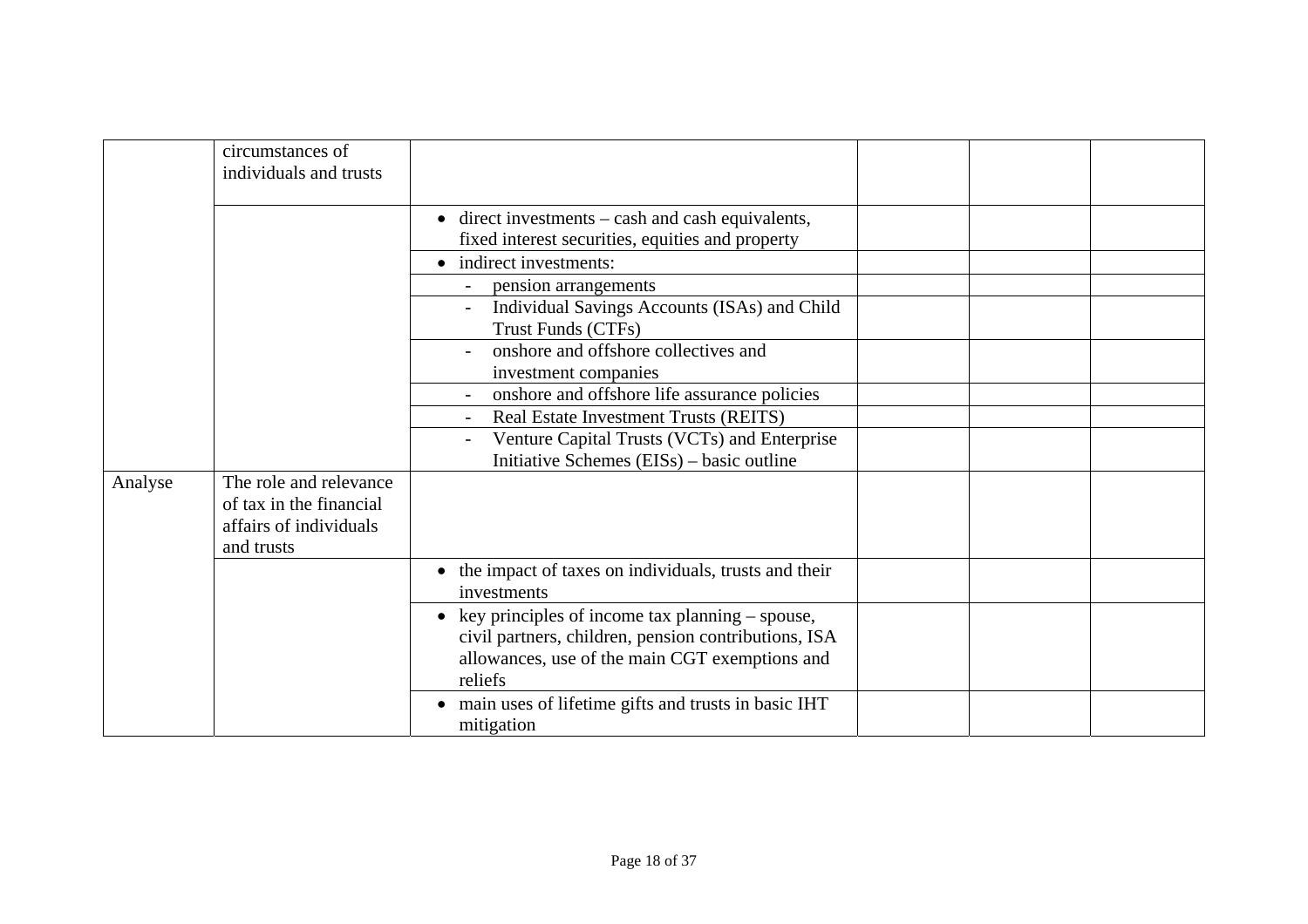| Apply | the knowledge of<br>personal taxation to the<br>provision of investment<br>advice |                                                                                                                                                                     |  |  |
|-------|-----------------------------------------------------------------------------------|---------------------------------------------------------------------------------------------------------------------------------------------------------------------|--|--|
|       |                                                                                   | • to carry out computations on the most common<br>elements of income tax and NICs; CGT; IHT<br>including the impact of lifetime transfers and<br>transfers at death |  |  |
|       |                                                                                   | to make elementary tax planning recommendations<br>in the context of investment advice                                                                              |  |  |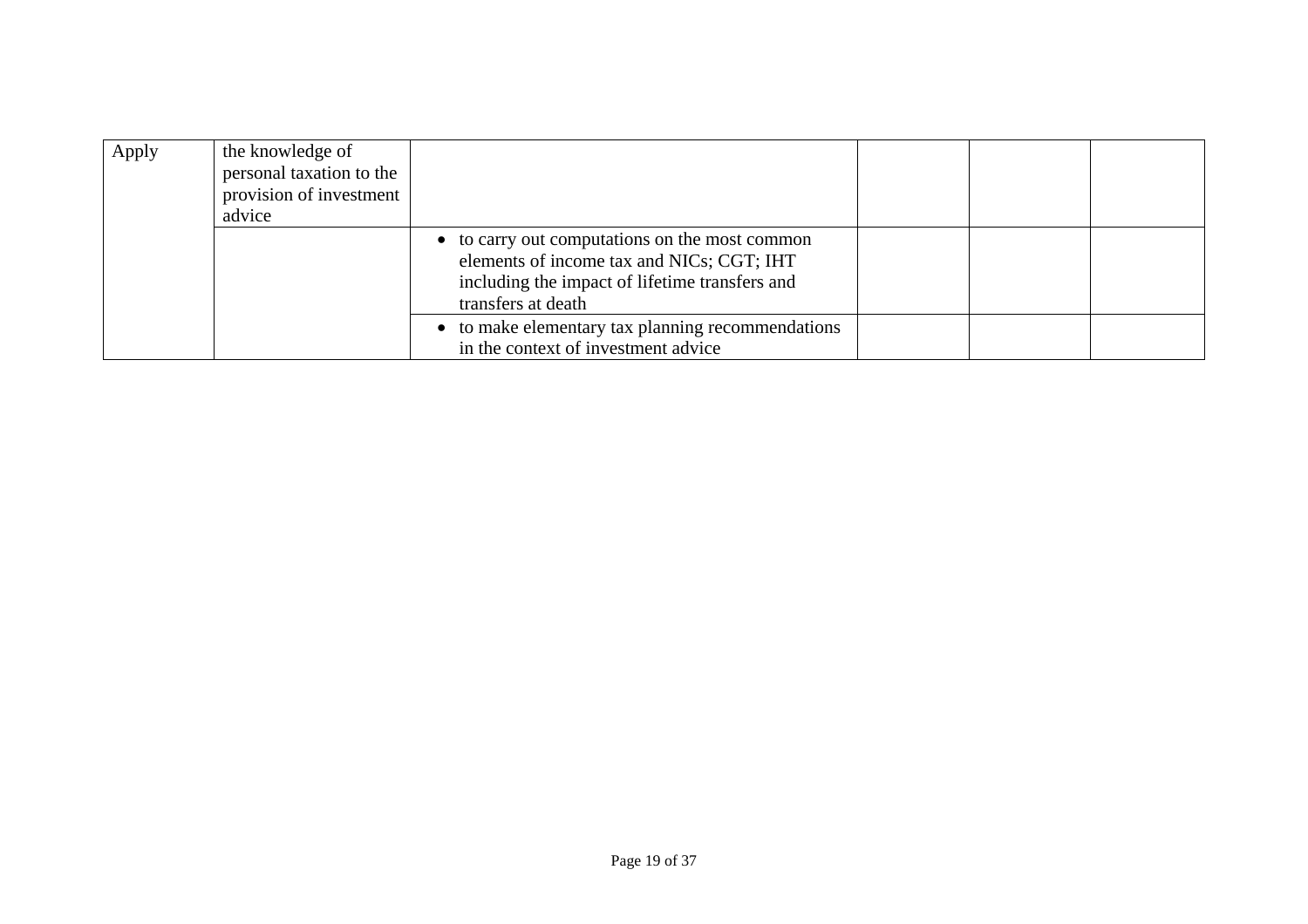## **Specialist content**

#### **Table 4 – Securities**

| Attainment<br>level | Learning outcome                                                                       | Indicative content                                                     | Covered in<br>qualific-<br>ation? $(Y/N)$ | Evidence of<br>qualification<br>top-up and<br>date | Verification<br>of<br>qualification<br>top-up and<br>date |
|---------------------|----------------------------------------------------------------------------------------|------------------------------------------------------------------------|-------------------------------------------|----------------------------------------------------|-----------------------------------------------------------|
| Understand          | The securities market<br>structure, features,<br>regulatory and trading<br>environment |                                                                        |                                           |                                                    |                                                           |
|                     |                                                                                        | • role, structure and regulation of global securities<br>markets:      |                                           |                                                    |                                                           |
|                     |                                                                                        | primary, secondary and dual listing                                    |                                           |                                                    |                                                           |
|                     |                                                                                        | exchange trading and over-the-counter (OTC)<br>trading                 |                                           |                                                    |                                                           |
|                     |                                                                                        | role of regulators, other supervisory bodies and<br>trade associations |                                           |                                                    |                                                           |
|                     |                                                                                        | • market participants and roles                                        |                                           |                                                    |                                                           |
|                     |                                                                                        | domestic markets:                                                      |                                           |                                                    |                                                           |
|                     |                                                                                        | issuing, listing, quotation, admission to market:                      |                                           |                                                    |                                                           |
|                     |                                                                                        | <sup>o</sup> UK Listing Authority                                      |                                           |                                                    |                                                           |
|                     |                                                                                        | ° PLUS Market                                                          |                                           |                                                    |                                                           |
|                     |                                                                                        | ° AIM Market                                                           |                                           |                                                    |                                                           |
|                     |                                                                                        | • issuing securities without a prospectus                              |                                           |                                                    |                                                           |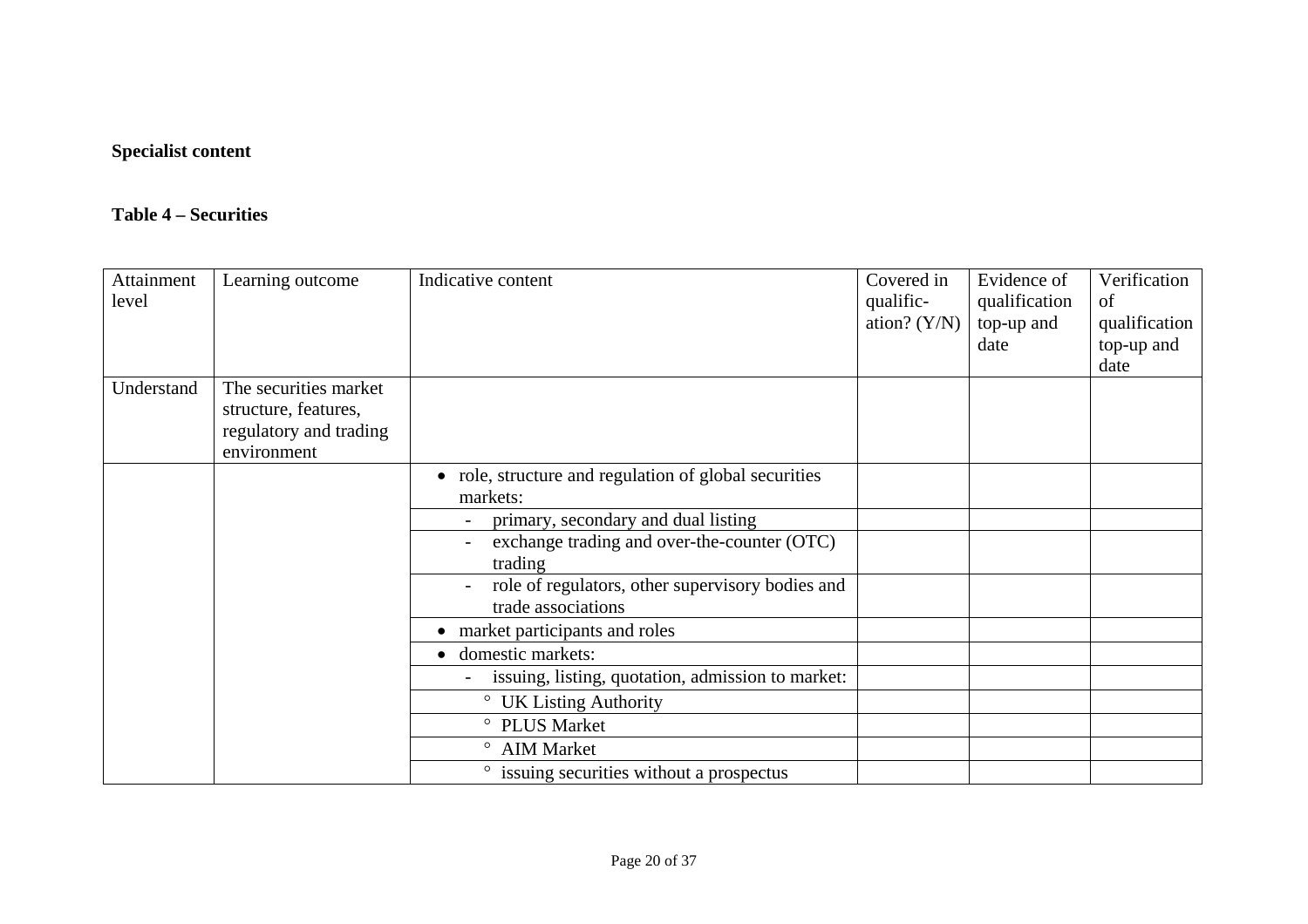|            |                          | Markets for trading:                                     |  |  |
|------------|--------------------------|----------------------------------------------------------|--|--|
|            |                          | $\circ$<br>equities                                      |  |  |
|            |                          | ° Government bonds                                       |  |  |
|            |                          | corporate bonds<br>$\circ$                               |  |  |
|            |                          | Other trading venues:<br>$\sim$                          |  |  |
|            |                          | <sup>o</sup> Multilateral Trading Facilities (MTFs)      |  |  |
|            |                          | ° Systemic Internalisers                                 |  |  |
|            |                          | $\degree$ dark pools                                     |  |  |
|            |                          | • international markets:                                 |  |  |
|            |                          | developed markets                                        |  |  |
|            |                          | emerging markets<br>$\sim$                               |  |  |
|            |                          | foreign exchange market                                  |  |  |
|            |                          | structure and access considerations                      |  |  |
| Apply      | Dealing principles and   |                                                          |  |  |
|            | practice to relevant     |                                                          |  |  |
|            | client investment        |                                                          |  |  |
|            | activity                 |                                                          |  |  |
|            |                          | • dealing – domestic markets, rules and principles:      |  |  |
|            |                          | <b>Best Execution</b>                                    |  |  |
|            |                          | aggregation and allocation                               |  |  |
|            |                          | front running                                            |  |  |
|            |                          | international markets – main differences in<br>$\bullet$ |  |  |
|            |                          | principle and practice                                   |  |  |
| Understand | Clearing, settlement     |                                                          |  |  |
|            | and custody principles   |                                                          |  |  |
|            | and practice relevant to |                                                          |  |  |
|            | client investment        |                                                          |  |  |
|            | activity                 |                                                          |  |  |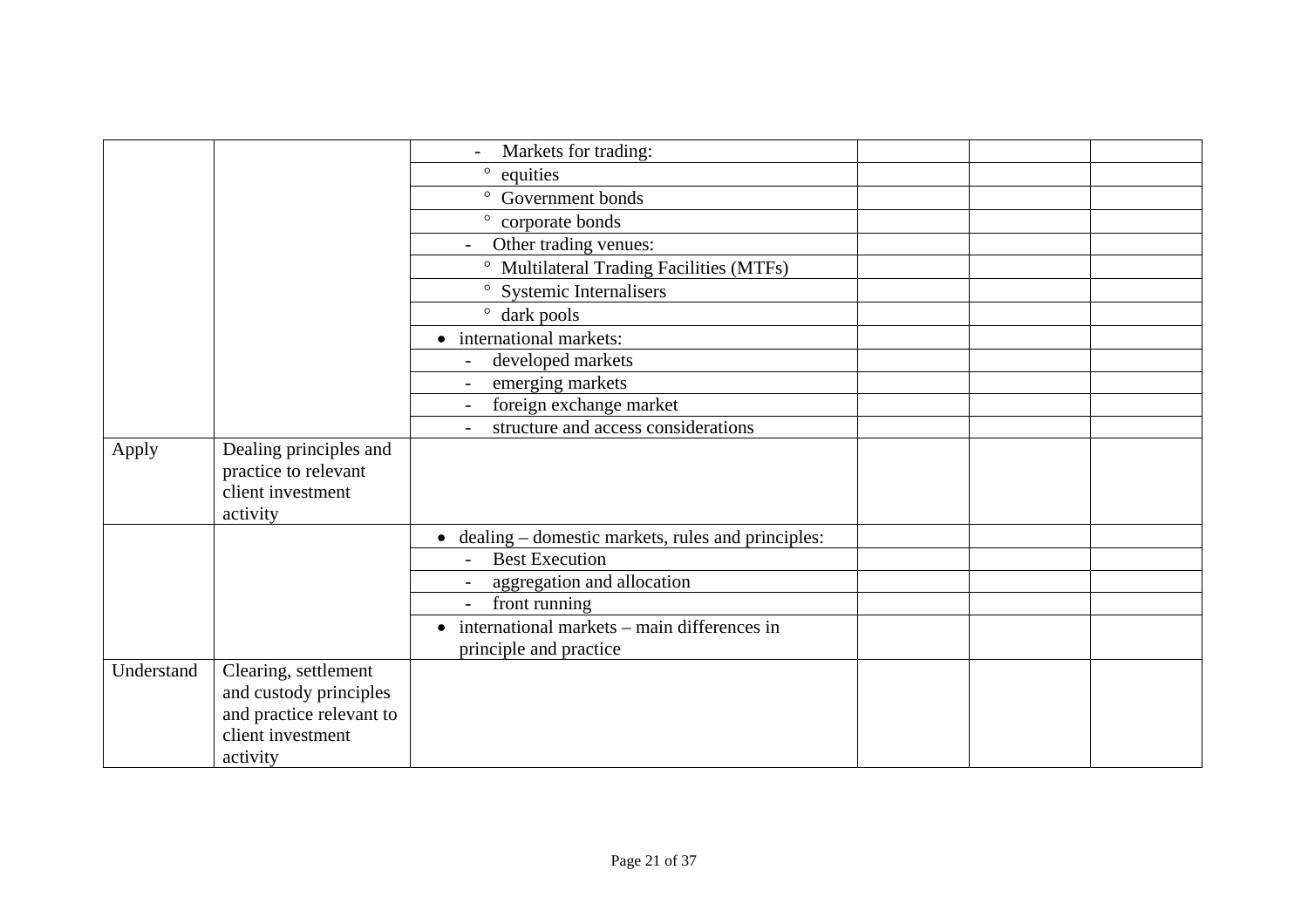|         |                                                                                    | $\bullet$ clearing and central counterparty – UK process,                                             |  |  |
|---------|------------------------------------------------------------------------------------|-------------------------------------------------------------------------------------------------------|--|--|
|         |                                                                                    | duties, risks                                                                                         |  |  |
|         |                                                                                    | • settlement:                                                                                         |  |  |
|         |                                                                                    | UK process                                                                                            |  |  |
|         |                                                                                    | <b>International Central Securities Depositaries</b><br>(CSDs)                                        |  |  |
|         |                                                                                    | • custody of assets and client money                                                                  |  |  |
|         |                                                                                    | • relevance and impact of corporate actions                                                           |  |  |
| Assess  | The factors that<br>influence market<br>behaviour relevant to<br>investment advice |                                                                                                       |  |  |
|         |                                                                                    | • factors that influence market and individual security<br>movements:                                 |  |  |
|         |                                                                                    | volume, liquidity and impact of trading<br>activities - domestic and international markets            |  |  |
|         |                                                                                    | derivatives market, interactivity of timed<br>events, relationship with cash market                   |  |  |
|         |                                                                                    | research and ratings                                                                                  |  |  |
|         |                                                                                    | Market Abuse regime                                                                                   |  |  |
|         |                                                                                    | • information and disclosure:                                                                         |  |  |
|         |                                                                                    | issuer reporting and announcement, corporate<br>actions                                               |  |  |
|         |                                                                                    | transparency obligations - transaction<br>reporting, share ownership and disclosure,<br>short selling |  |  |
|         |                                                                                    | market data convention                                                                                |  |  |
| Analyse | The characteristics,                                                               |                                                                                                       |  |  |
|         | features, behaviours                                                               |                                                                                                       |  |  |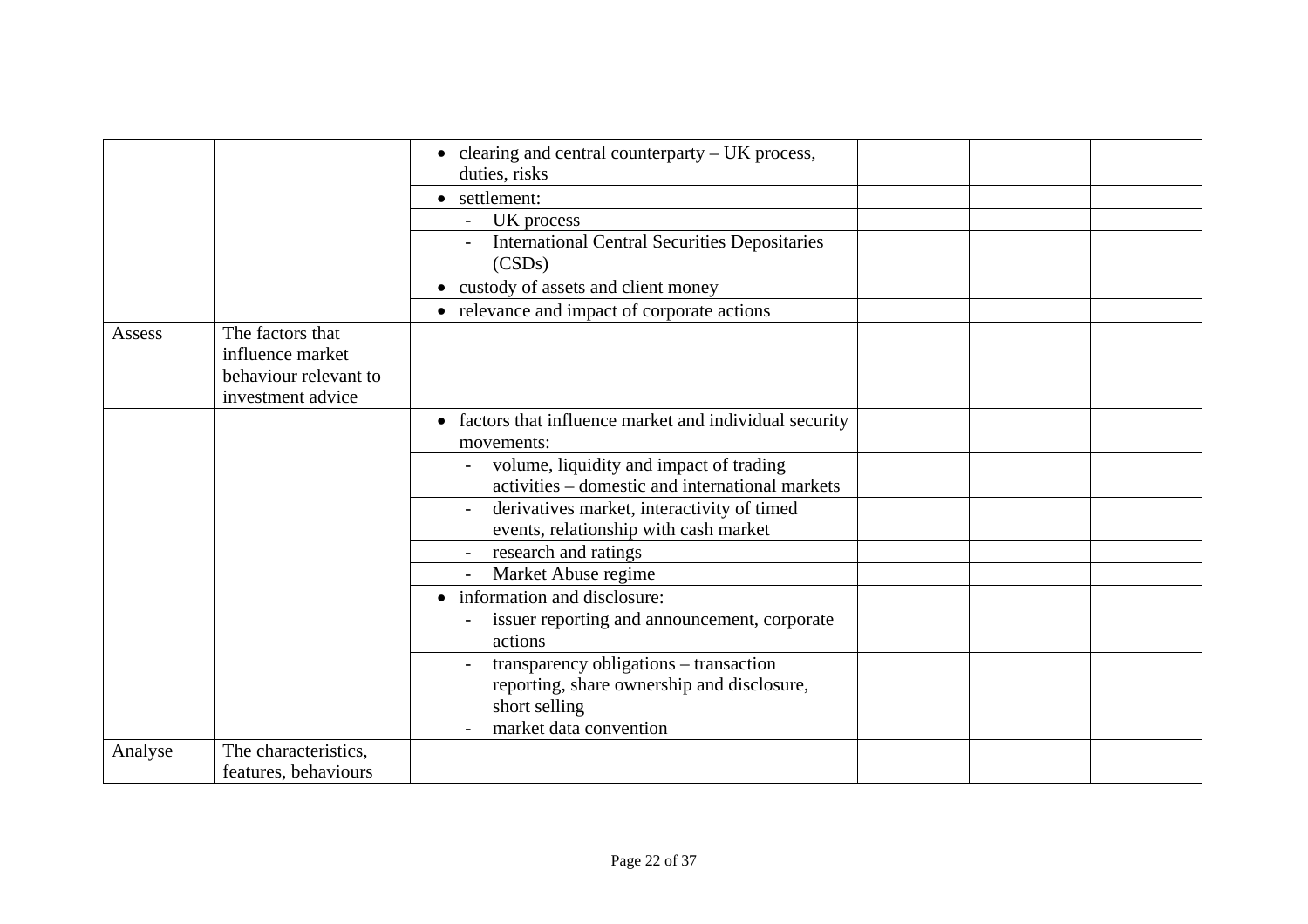| and risks of securities |                                                 |  |  |
|-------------------------|-------------------------------------------------|--|--|
| in the context of the   |                                                 |  |  |
| market for these        |                                                 |  |  |
| products                |                                                 |  |  |
|                         | • equities:                                     |  |  |
|                         | share classes                                   |  |  |
|                         | American Depositary Receipts (ADRs) and         |  |  |
|                         | <b>Global Depositary Receipts (GDRs)</b>        |  |  |
|                         | comparative valuation measures and relevance    |  |  |
|                         | • debt securities:                              |  |  |
|                         | domestic and international government           |  |  |
|                         | securities                                      |  |  |
|                         | corporate debt securities                       |  |  |
|                         | duration, interest rates movements, price/yield |  |  |
|                         | relationship                                    |  |  |
|                         | - creditor ratings, creditor rankings           |  |  |
|                         | • derivative substitutes:                       |  |  |
|                         | warrants and covered warrants                   |  |  |
|                         | contracts for difference (CFDs)                 |  |  |
|                         | • collectives:                                  |  |  |
|                         | open and closed ended                           |  |  |
|                         | asset value, pricing and gearing                |  |  |
|                         | asset cover, redemption yields                  |  |  |
|                         | investment management styles and fund           |  |  |
|                         | selection                                       |  |  |
|                         | passported products                             |  |  |
|                         | • ETFs and structured products                  |  |  |
|                         | • cash and cash equivalents                     |  |  |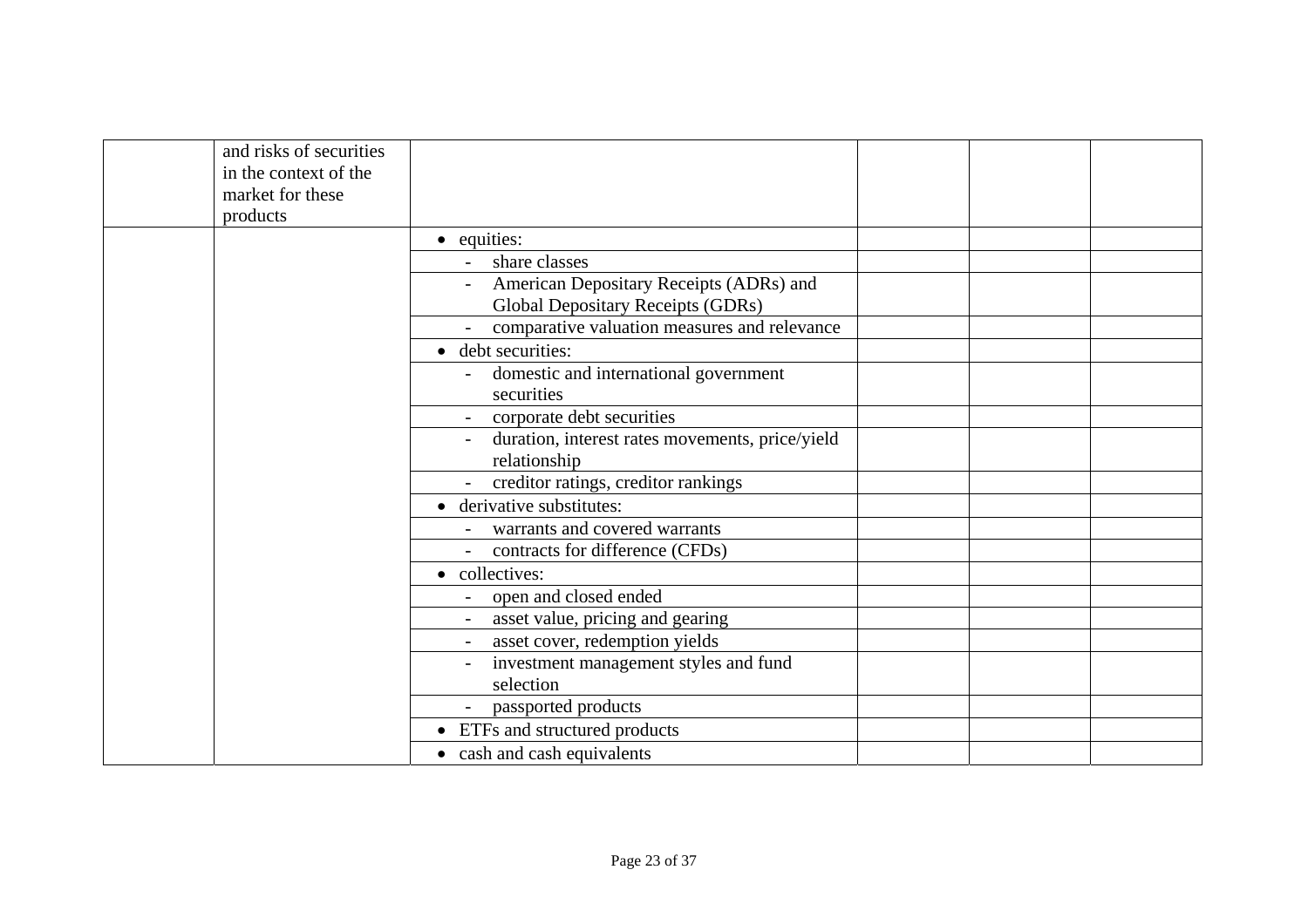|       |                                                                                                        | • Foreign Exchange                                                                                                                                                                                              |  |  |
|-------|--------------------------------------------------------------------------------------------------------|-----------------------------------------------------------------------------------------------------------------------------------------------------------------------------------------------------------------|--|--|
|       |                                                                                                        | These standards include the requirement to COMBINE and APPLY the learning content from all units of the Appropriate Qualification                                                                               |  |  |
| Apply | The relevant factors<br>and considerations to<br>decide and implement<br>investment<br>recommendations |                                                                                                                                                                                                                 |  |  |
|       |                                                                                                        | • obtain the range of client information and<br>subjective factors to understand their needs, wants,<br>values and risk profile essential to planning<br>• synthesise client and relevant market information to |  |  |
|       |                                                                                                        | provide the basis for assumptions and decisions                                                                                                                                                                 |  |  |
|       |                                                                                                        | • analyse the advantages and disadvantages of the<br>appropriate options                                                                                                                                        |  |  |
|       |                                                                                                        | • select, recommend, explain and justify, and<br>transact:                                                                                                                                                      |  |  |
|       |                                                                                                        | sources and use of research and other<br>information                                                                                                                                                            |  |  |
|       |                                                                                                        | • holding securities within an investment portfolio:                                                                                                                                                            |  |  |
|       |                                                                                                        | direct holdings, indirect holdings and<br>combinations                                                                                                                                                          |  |  |
|       |                                                                                                        | role of derivative substitutes                                                                                                                                                                                  |  |  |
|       |                                                                                                        | rationale, advantages and disadvantages                                                                                                                                                                         |  |  |
|       |                                                                                                        | impact on overall client objectives and<br>priorities                                                                                                                                                           |  |  |
|       |                                                                                                        | asset allocation factors and relationship to<br>overall portfolio                                                                                                                                               |  |  |
|       |                                                                                                        | matching to client risk appetite                                                                                                                                                                                |  |  |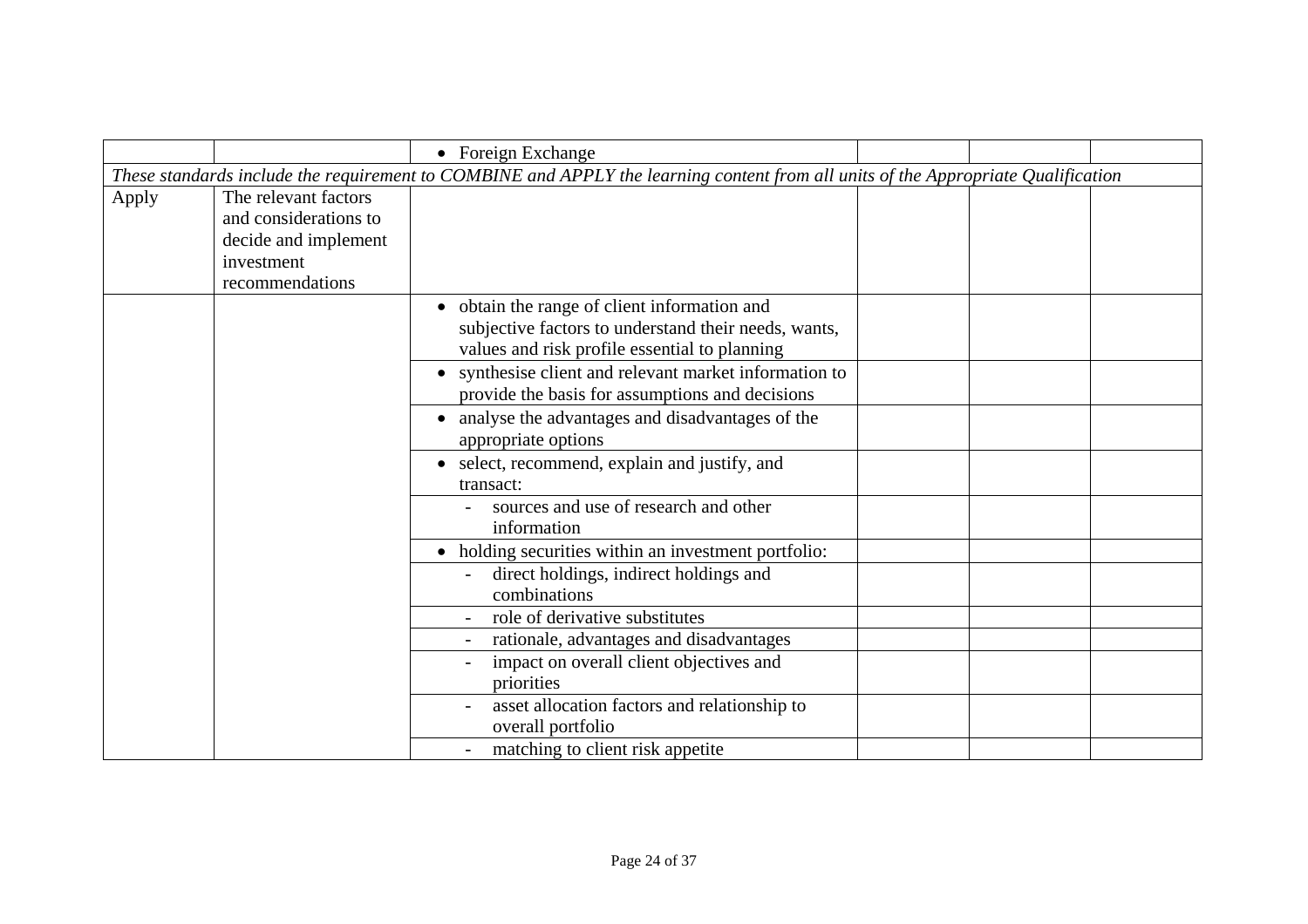| • take account of relevant tax, accounting and costs<br>considerations                                                                                     |  |  |
|------------------------------------------------------------------------------------------------------------------------------------------------------------|--|--|
| • comply with advice and dealing regulation specific<br>to securities $-$ COBS                                                                             |  |  |
| • client reporting requirements                                                                                                                            |  |  |
| • communication, monitoring, review and<br>maintenance of the portfolio to achieve the client's<br>objectives, deal with change and respond to<br>setbacks |  |  |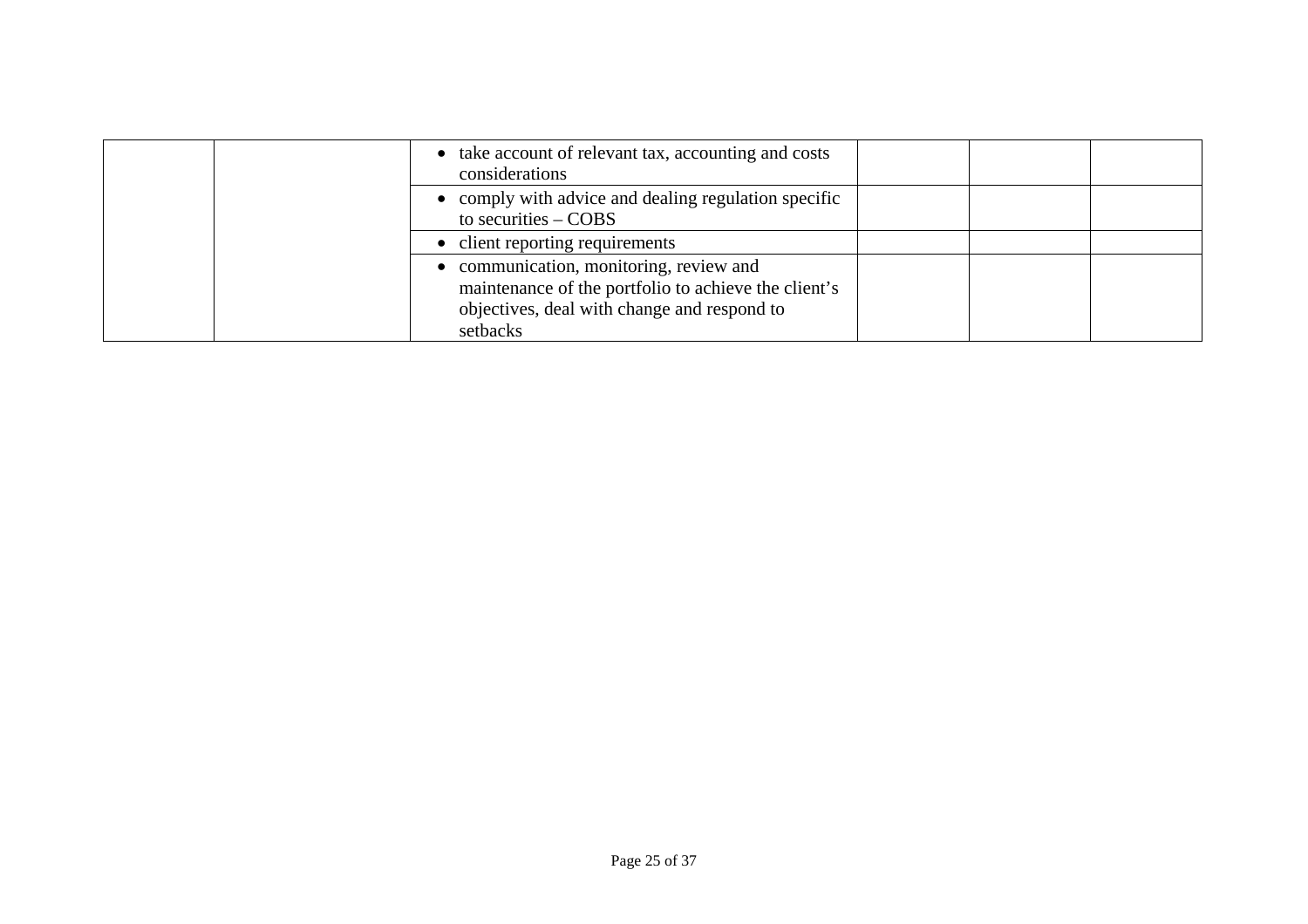### **Table 5 – Derivatives**

| Attainment<br>level | Learning outcome                                                                        | Indicative content                                                            | Covered in<br>qualific-<br>ation? $(Y/N)$ | Evidence of<br>qualification<br>$top-up?$ | Verification<br>of<br>qualification<br>top-up and<br>date |
|---------------------|-----------------------------------------------------------------------------------------|-------------------------------------------------------------------------------|-------------------------------------------|-------------------------------------------|-----------------------------------------------------------|
| Understand          | The derivatives market<br>structure, features,<br>regulatory and trading<br>environment |                                                                               |                                           |                                           |                                                           |
|                     |                                                                                         | • role, structure and regulation of global derivatives<br>markets:            |                                           |                                           |                                                           |
|                     |                                                                                         | role of regulators, other supervisory bodies and<br>trade associations        |                                           |                                           |                                                           |
|                     |                                                                                         | • range of derivative instruments and typical risks:<br>financial derivatives |                                           |                                           |                                                           |
|                     |                                                                                         | commodity derivatives                                                         |                                           |                                           |                                                           |
|                     |                                                                                         | property derivatives                                                          |                                           |                                           |                                                           |
|                     |                                                                                         | exotic derivatives                                                            |                                           |                                           |                                                           |
|                     |                                                                                         | market terminology                                                            |                                           |                                           |                                                           |
|                     |                                                                                         | key market participants and roles                                             |                                           |                                           |                                                           |
|                     |                                                                                         | exchange trading and over-the-counter (OTC)<br>trading – main differences:    |                                           |                                           |                                                           |
|                     |                                                                                         | standard and bespoke                                                          |                                           |                                           |                                                           |
|                     |                                                                                         | maturity, expiry, margin, collateral, liquidity                               |                                           |                                           |                                                           |
|                     |                                                                                         | clearing and settlement                                                       |                                           |                                           |                                                           |
|                     |                                                                                         | transparency and confidentiality                                              |                                           |                                           |                                                           |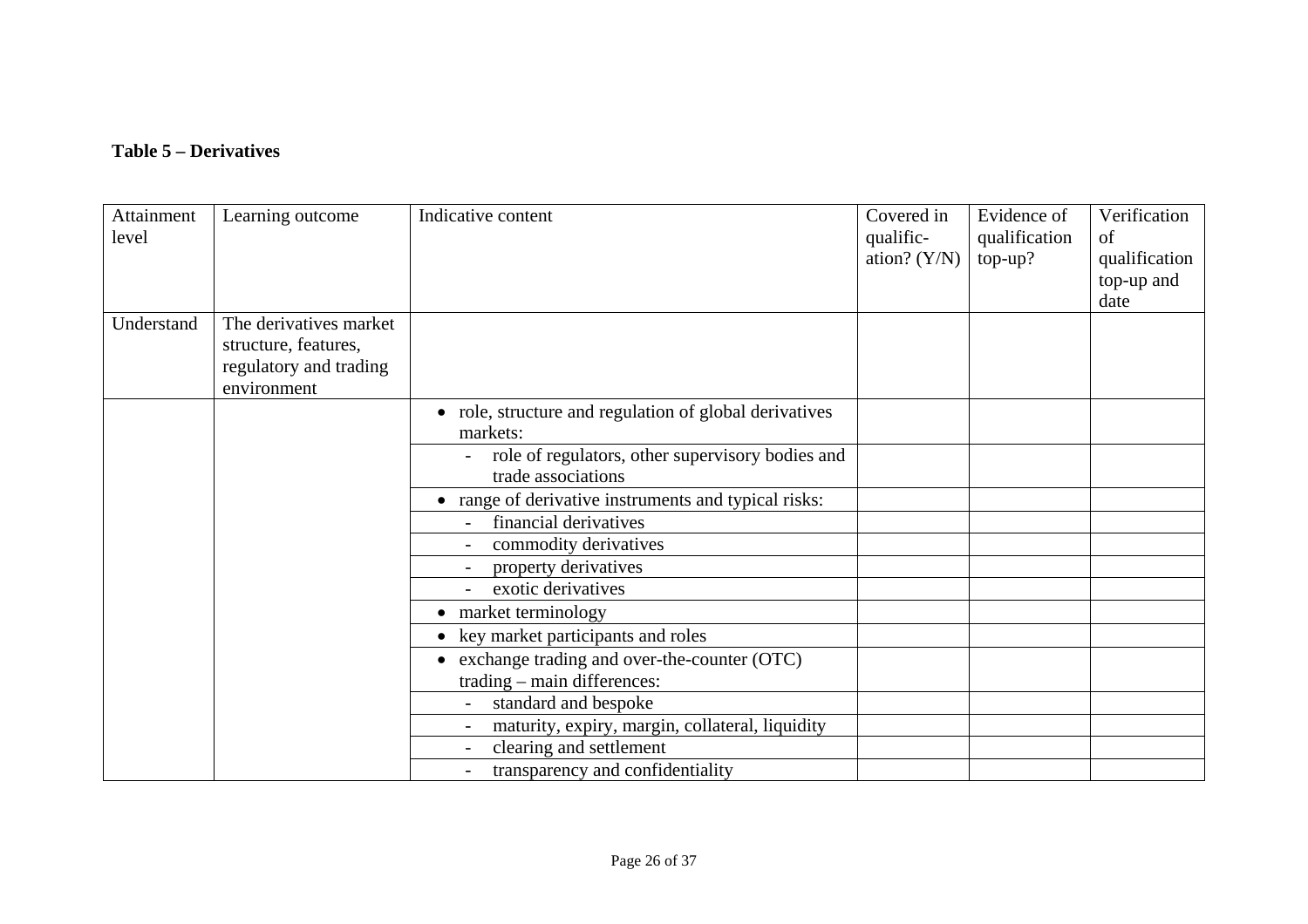|            |                           | trading mechanisms                                      |  |  |
|------------|---------------------------|---------------------------------------------------------|--|--|
|            |                           | counterparties                                          |  |  |
|            |                           | documentation                                           |  |  |
|            |                           | • central counterparty (CCP) clearing of OTC            |  |  |
|            |                           | transactions                                            |  |  |
| Understand | The principles,           |                                                         |  |  |
|            | components,               |                                                         |  |  |
|            | characteristics and risks |                                                         |  |  |
|            | of derivatives relative   |                                                         |  |  |
|            | to the underlying         |                                                         |  |  |
|            |                           | • relationships to underlying                           |  |  |
|            |                           |                                                         |  |  |
|            |                           | physically settled versus cash settled<br>$\bullet$     |  |  |
|            |                           | $\bullet$ general pricing principles – futures, options |  |  |
| Understand | The market                |                                                         |  |  |
|            | environment, product      |                                                         |  |  |
|            | types and                 |                                                         |  |  |
|            | characteristics of        |                                                         |  |  |
|            | <b>Exchange Traded</b>    |                                                         |  |  |
|            | derivatives               |                                                         |  |  |
|            |                           | • main products:                                        |  |  |
|            |                           | futures                                                 |  |  |
|            |                           | options                                                 |  |  |
|            |                           | • main UK and international exchanges                   |  |  |
|            |                           | trading platforms:<br>$\bullet$                         |  |  |
|            |                           | mechanisms and procedures                               |  |  |
|            |                           | • wholesale trading facilities:                         |  |  |
|            |                           | significance and uses<br>$\overline{a}$                 |  |  |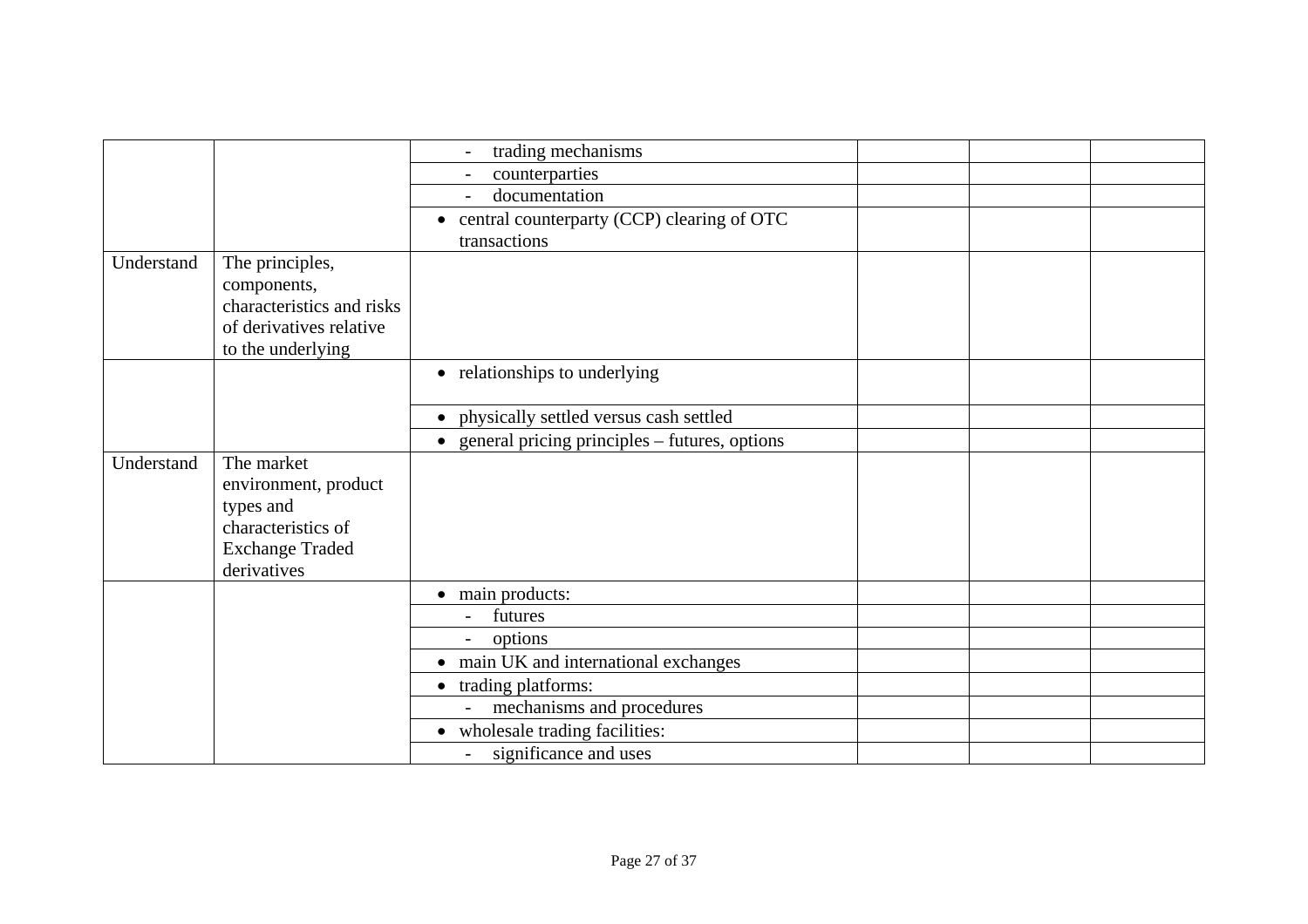|            |                                                                    | • clearing mechanisms and processes                                                    |  |
|------------|--------------------------------------------------------------------|----------------------------------------------------------------------------------------|--|
| Understand | The pricing, trading<br>and market practice of                     | calculation of profit/loss on delivery or expiry -<br>$\bullet$<br>futures and options |  |
|            | <b>Exchange Traded</b>                                             | • mechanisms for futures pricing:                                                      |  |
|            | derivatives                                                        | factors influencing pricing                                                            |  |
|            |                                                                    | bases for calculation                                                                  |  |
|            |                                                                    | • mechanisms of options pricing:                                                       |  |
|            |                                                                    | factors influencing pricing and premiums                                               |  |
|            |                                                                    | bases for calculation                                                                  |  |
|            |                                                                    | price discovery for commodities                                                        |  |
|            |                                                                    | • market transparency, reporting and monitoring                                        |  |
|            |                                                                    | order / instruction flow and order type                                                |  |
|            |                                                                    | • input and matching, trade registration processes                                     |  |
| Understand | The main types and<br>characteristics of OTC<br>traded derivatives |                                                                                        |  |
|            |                                                                    | forwards and forward rate agreements (FRAs)                                            |  |
|            |                                                                    | • OTC option products                                                                  |  |
|            |                                                                    | • contracts for difference                                                             |  |
|            |                                                                    | • swaps:                                                                               |  |
|            |                                                                    | interest rate swaps                                                                    |  |
|            |                                                                    | • credit derivatives:                                                                  |  |
|            |                                                                    | credit default swaps                                                                   |  |
|            |                                                                    | structured products                                                                    |  |
|            |                                                                    | OTC trade capture, confirmation and clearing<br>mechanisms                             |  |
| Understand | Clearing, margin,<br>settlement, exercise and                      |                                                                                        |  |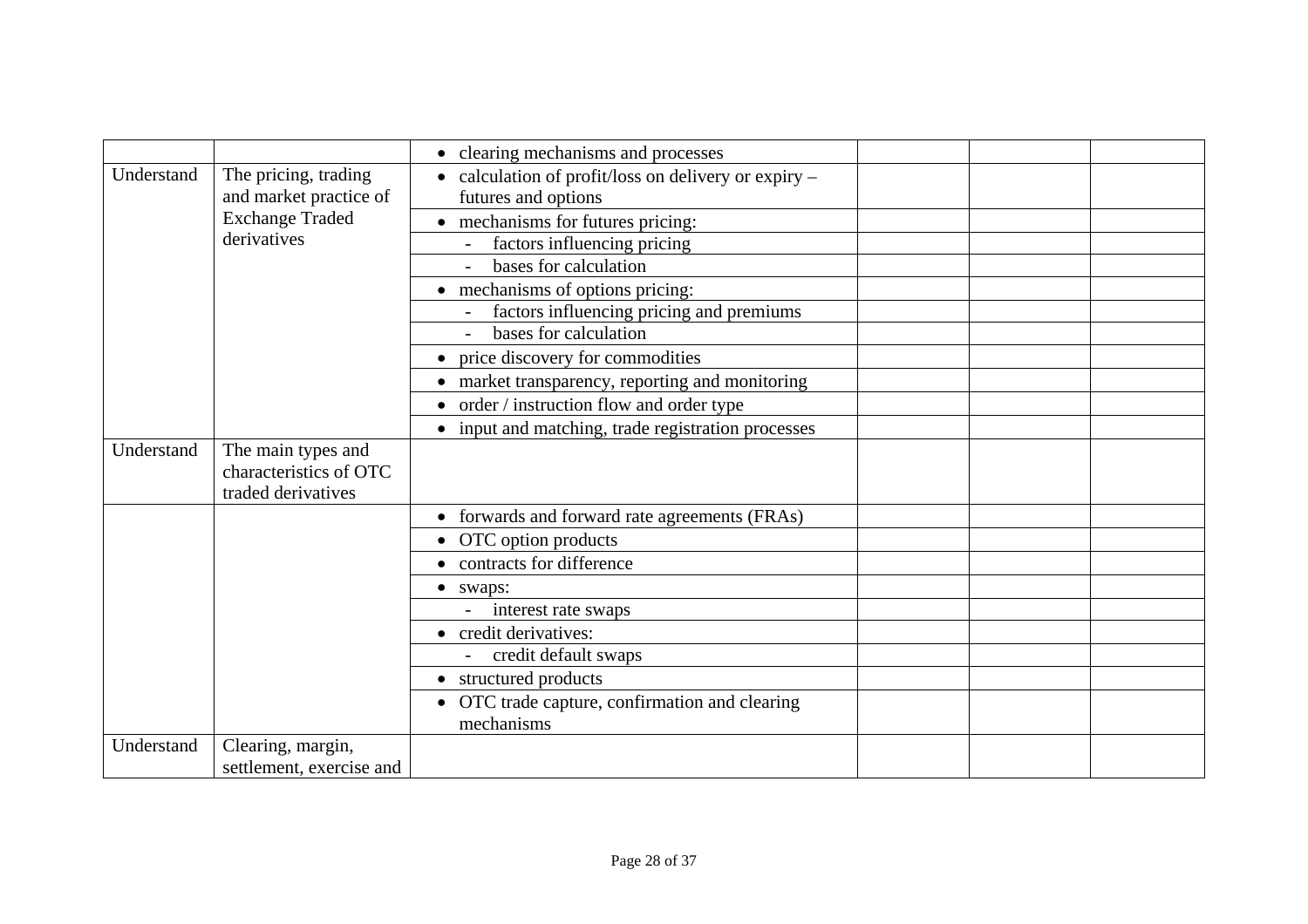|          | delivery of both<br><b>Exchange Traded and</b> |                                                              |  |
|----------|------------------------------------------------|--------------------------------------------------------------|--|
|          | <b>OTC</b> derivatives                         |                                                              |  |
|          |                                                | • definition and purpose of clearing:                        |  |
|          |                                                | roles and relationships                                      |  |
|          |                                                | risks and guarantees                                         |  |
|          |                                                | central counterparty clearing                                |  |
|          |                                                | purpose, types and application of margin:<br>$\bullet$       |  |
|          |                                                | parties involved                                             |  |
|          |                                                | processing, collection and payment                           |  |
|          |                                                | pricing factors and calculation<br>$\sim$                    |  |
|          |                                                | purpose, types and application of collateral                 |  |
|          |                                                | • delivery and settlement                                    |  |
|          |                                                | exercise of options, assignment of obligations,<br>$\bullet$ |  |
|          |                                                | abandonment and expiry                                       |  |
| Evaluate | The purpose, merits,                           |                                                              |  |
|          | limitations and risks of                       |                                                              |  |
|          | the main derivatives                           |                                                              |  |
|          | strategies for trading,                        |                                                              |  |
|          | hedging and investment                         |                                                              |  |
|          | relevant to client                             |                                                              |  |
|          | investment activity                            |                                                              |  |
|          |                                                | • trading and speculation                                    |  |
|          |                                                | hedging:<br>$\bullet$                                        |  |
|          |                                                | options strategies                                           |  |
|          |                                                | futures strategies                                           |  |
|          |                                                | • investment and derivatives, including use of               |  |
|          |                                                | synthetics:                                                  |  |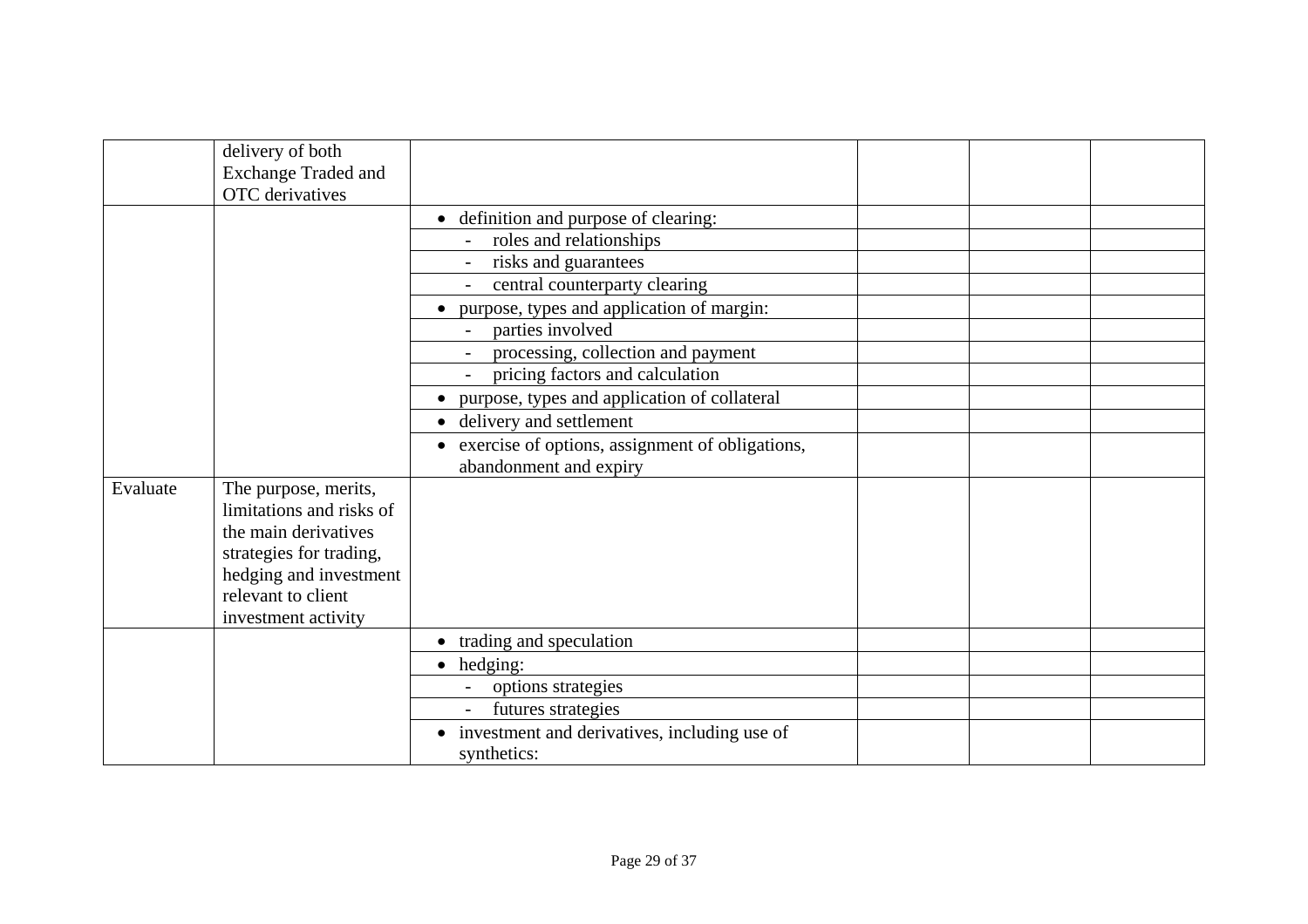|       |                                                                                                        | portfolio hedging                                                                                                                                     |  |  |
|-------|--------------------------------------------------------------------------------------------------------|-------------------------------------------------------------------------------------------------------------------------------------------------------|--|--|
|       |                                                                                                        | portfolio yield enhancement                                                                                                                           |  |  |
|       |                                                                                                        | structured funds and ETFs                                                                                                                             |  |  |
|       |                                                                                                        | These standards include the requirement to COMBINE and APPLY the learning content from all units of the Appropriate Qualification                     |  |  |
| Apply | The relevant factors<br>and considerations to<br>decide and implement<br>investment<br>recommendations |                                                                                                                                                       |  |  |
|       |                                                                                                        | • obtain the range of client information and<br>subjective factors to understand their needs, wants,<br>values and risk profile essential to planning |  |  |
|       |                                                                                                        | • synthesise client and relevant market information to<br>provide basis for assumptions and decisions                                                 |  |  |
|       |                                                                                                        | • analyse the advantages and disadvantages of the<br>appropriate strategies                                                                           |  |  |
|       |                                                                                                        | • select, recommend, explain and justify, and<br>transact:                                                                                            |  |  |
|       |                                                                                                        | sources and use of research and other<br>information                                                                                                  |  |  |
|       |                                                                                                        | • holding derivatives within an investment portfolio:                                                                                                 |  |  |
|       |                                                                                                        | direct holdings, indirect holdings and<br>combinations                                                                                                |  |  |
|       |                                                                                                        | rationale, advantages and disadvantages                                                                                                               |  |  |
|       |                                                                                                        | impact on overall client objectives and<br>priorities                                                                                                 |  |  |
|       |                                                                                                        | main factors to consider when holding both<br>securities and derivatives within the portfolio                                                         |  |  |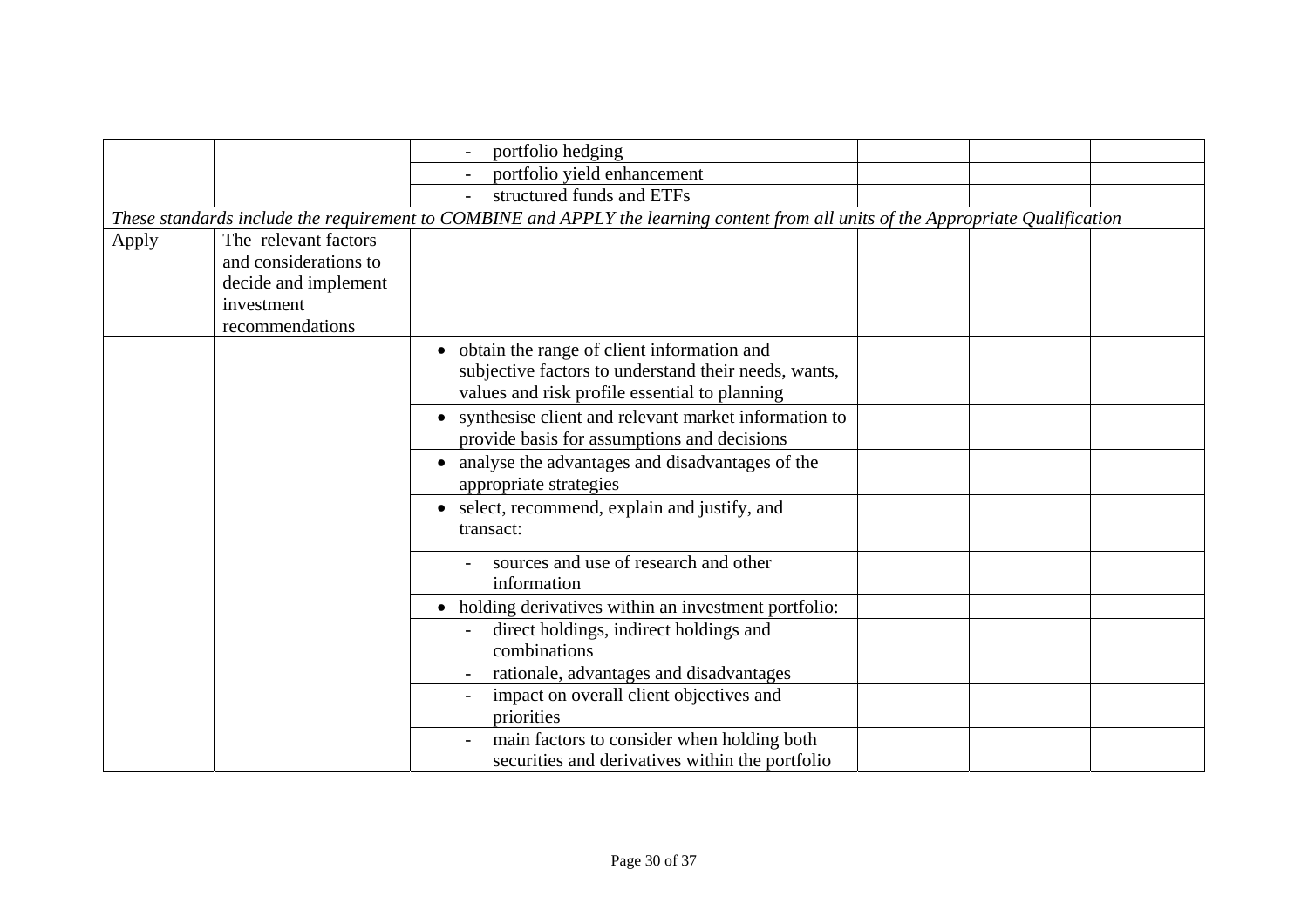| asset allocation factors and relationship to<br>overall portfolio                                                                                        |  |  |
|----------------------------------------------------------------------------------------------------------------------------------------------------------|--|--|
| matching to client risk appetite and trade-offs                                                                                                          |  |  |
| • take account of relevant tax, accounting and costs<br>considerations                                                                                   |  |  |
| • comply with advice and dealing regulations specific<br>to derivatives $-$ COBS                                                                         |  |  |
| • client reporting requirements                                                                                                                          |  |  |
| communication, monitoring, review and<br>maintenance of the portfolio to achieve the client's<br>objectives, deal with change and respond to<br>setbacks |  |  |

## **Table 6 – Pensions and retirement planning**

| Attainment | Learning outcome         | Indicative content                                 | Covered in     | Evidence of   | Verification  |
|------------|--------------------------|----------------------------------------------------|----------------|---------------|---------------|
| level      |                          |                                                    | qualific-      | qualification | of            |
|            |                          |                                                    | ation? $(Y/N)$ | $top-up?$     | qualification |
|            |                          |                                                    |                |               | top-up and    |
|            |                          |                                                    |                |               | date          |
| Understand | The political, economic  |                                                    |                |               |               |
|            | and social environment   |                                                    |                |               |               |
|            | factors which provide    |                                                    |                |               |               |
|            | the context for pensions |                                                    |                |               |               |
|            | planning                 |                                                    |                |               |               |
|            |                          | • role of Government, policy direction, challenges |                |               |               |
|            |                          | and proposed reforms                               |                |               |               |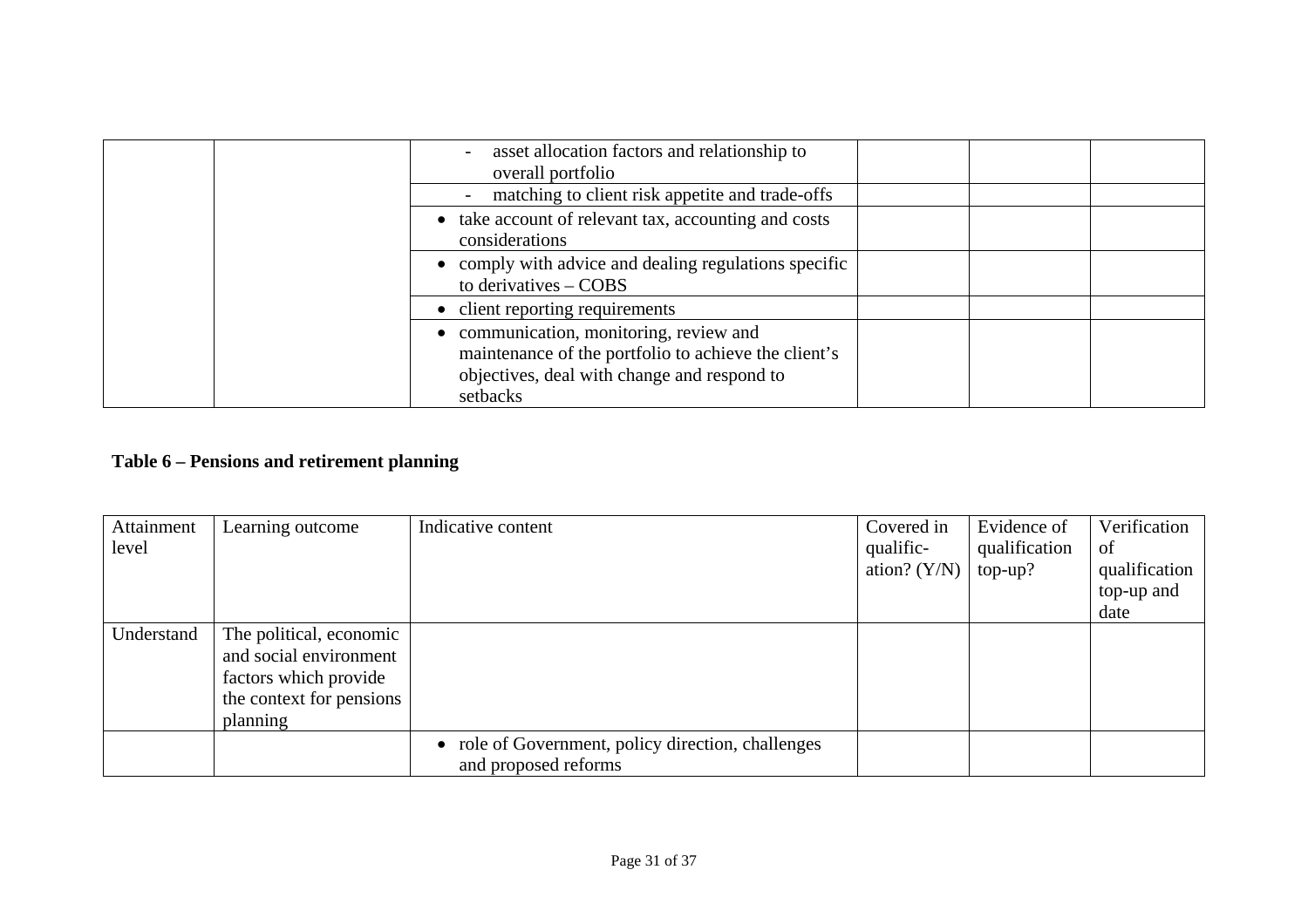|            |                                                           | • corporate responsibilities, challenges and impact on<br>pension provision                                    |  |  |
|------------|-----------------------------------------------------------|----------------------------------------------------------------------------------------------------------------|--|--|
|            |                                                           | demographic trends, longevity and ageing<br>population                                                         |  |  |
|            |                                                           | • incentives, disincentives and attitudes to saving                                                            |  |  |
|            |                                                           | • main scheme types and methods of pension<br>provision:                                                       |  |  |
|            |                                                           | State pension benefits                                                                                         |  |  |
|            |                                                           | DB schemes, funding and benefits                                                                               |  |  |
|            |                                                           | DC schemes, funding and benefits                                                                               |  |  |
| Understand | How the HMRC tax<br>regime applies to<br>pension planning |                                                                                                                |  |  |
|            |                                                           | • funding/contributions to registered pension<br>schemes, tax relief provision                                 |  |  |
|            |                                                           | pension scheme investment funds                                                                                |  |  |
|            |                                                           | • death benefits before and after crystallisation                                                              |  |  |
|            |                                                           | pension scheme retirement benefits                                                                             |  |  |
|            |                                                           | • outline of the annual allowance, lifetime<br>allowances, special annual allowance, and<br>associated charges |  |  |
|            |                                                           | • outline of relevant transitional reliefs post-Finance<br>Act 2006                                            |  |  |
|            |                                                           | • outline of the tax treatment of other scheme types:                                                          |  |  |
|            |                                                           | <b>Employer Funded Retirement Benefit Schemes</b><br>(EFRBS)                                                   |  |  |
|            |                                                           | <b>Qualifying Recognised Overseas Pension</b><br>Schemes (QROPS)                                               |  |  |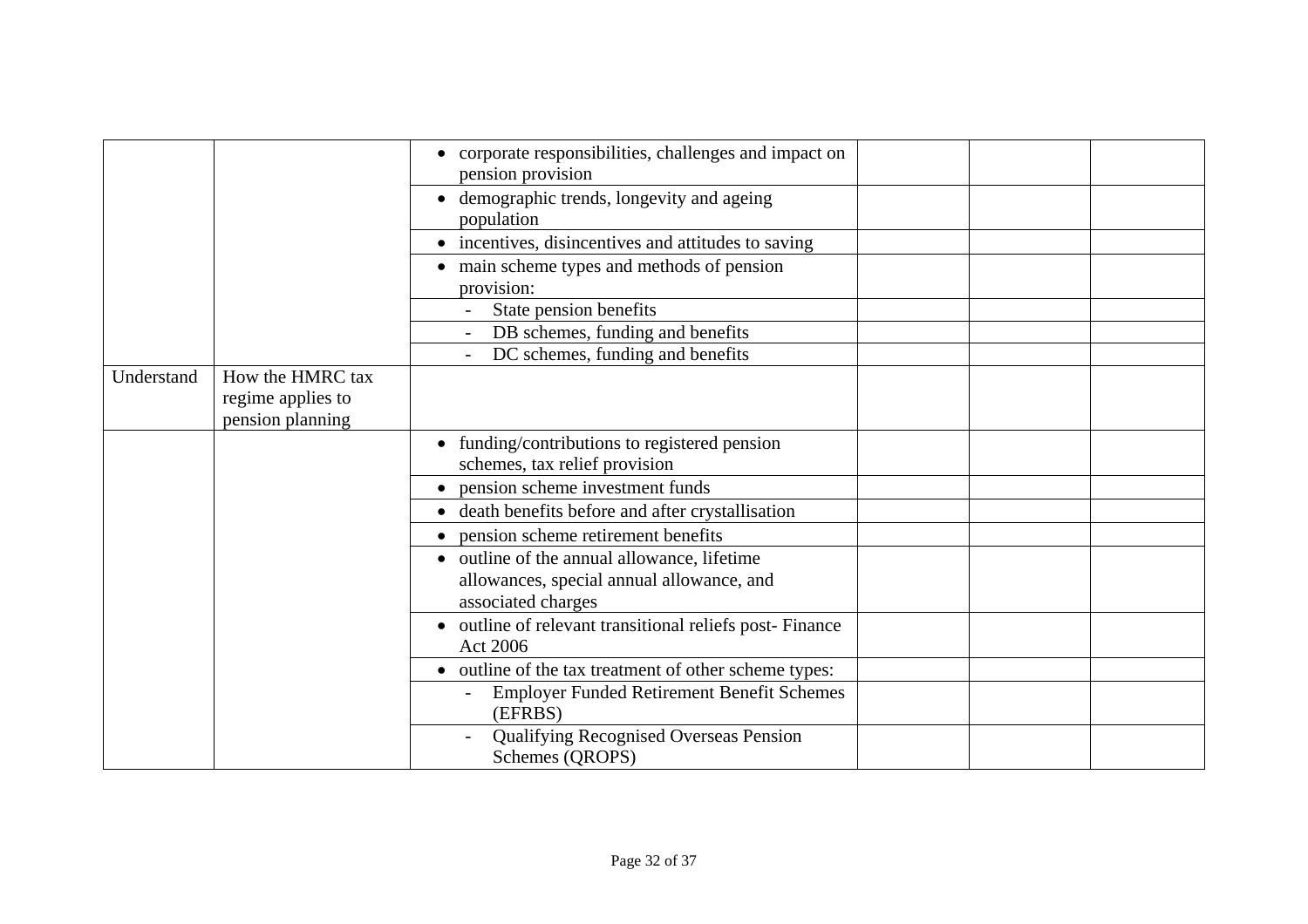| Understand | The relevant aspects of<br>pensions law and<br>regulation to pensions<br>planning                                            |                                                               |  |
|------------|------------------------------------------------------------------------------------------------------------------------------|---------------------------------------------------------------|--|
|            |                                                                                                                              | Pensions Regulator compliance requirements                    |  |
|            |                                                                                                                              | pension protection schemes                                    |  |
|            |                                                                                                                              | • trust and contract based pension schemes                    |  |
|            |                                                                                                                              | • role and duties of trustees and administrators              |  |
|            |                                                                                                                              | pensions and divorce                                          |  |
|            |                                                                                                                              | employment law relevant to pensions                           |  |
|            |                                                                                                                              | bankruptcy law and pension assets<br>$\bullet$                |  |
| Understand | The structure,<br>relevance and<br>application of the State<br>Schemes to an<br>individual's pension<br>planning             |                                                               |  |
|            |                                                                                                                              | basic state retirement benefits                               |  |
|            |                                                                                                                              | additional state retirement benefits, historic and<br>current |  |
|            |                                                                                                                              | • contracting in/out considerations                           |  |
|            |                                                                                                                              | pension credit framework                                      |  |
| Understand | The structure,<br>characteristics and<br>application of Defined<br>Benefit schemes to an<br>individual's pension<br>planning |                                                               |  |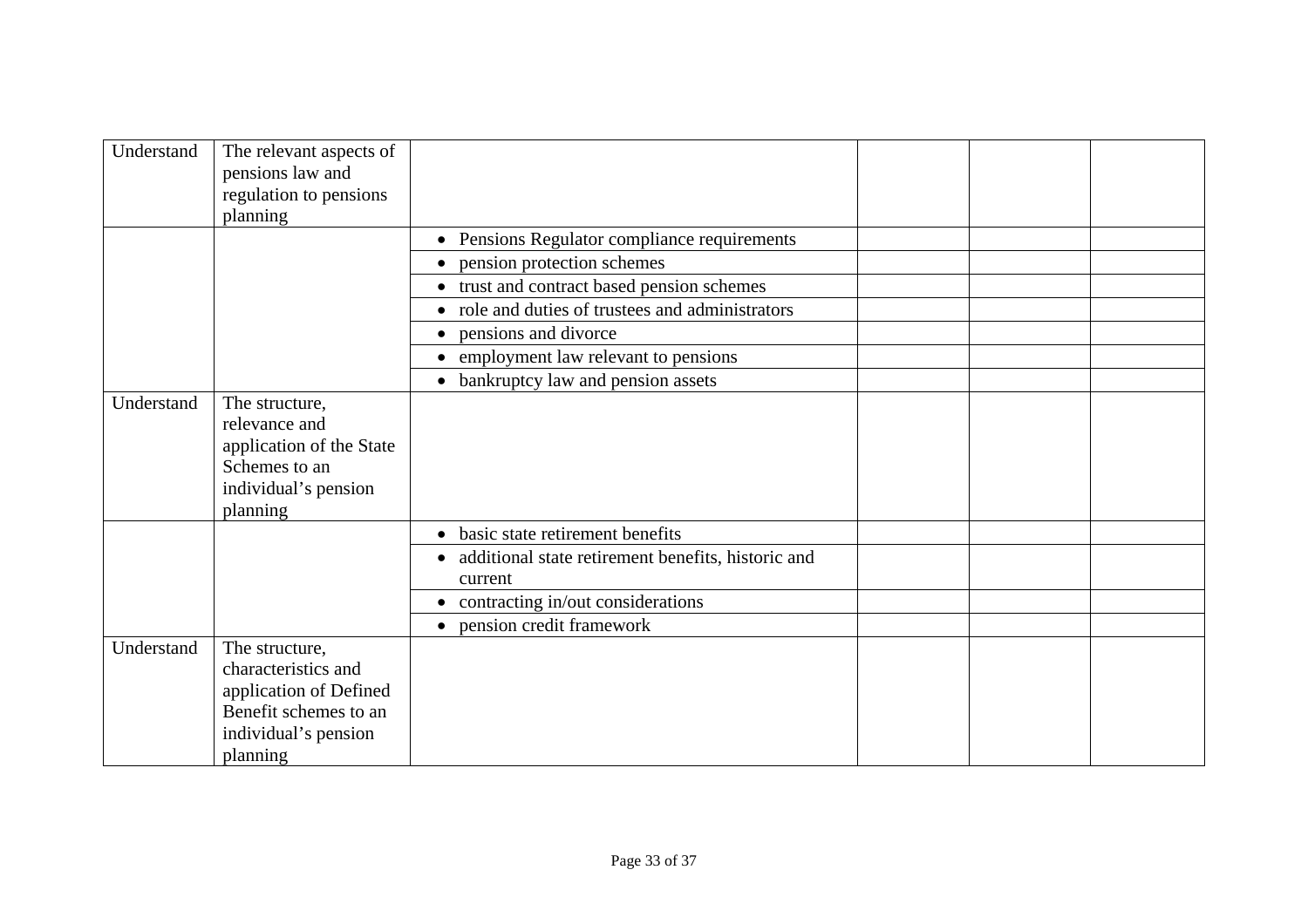|         |                          | • main attributes and benefits of DB pension                |  |  |
|---------|--------------------------|-------------------------------------------------------------|--|--|
|         |                          | provision                                                   |  |  |
|         |                          | • main types, variations and hybrids                        |  |  |
|         |                          | • rules and operation of DB schemes                         |  |  |
|         |                          | • funding methods and issues                                |  |  |
|         |                          | • roles of trustees and other parties, and scheme           |  |  |
|         |                          | reporting                                                   |  |  |
|         |                          | • factors to consider and benefits on leaving, early        |  |  |
|         |                          | and normal retirement                                       |  |  |
|         |                          | • benefits on ill health and death                          |  |  |
|         |                          | • eligibility criteria and top up options                   |  |  |
|         |                          | • transfer issues and considerations                        |  |  |
|         |                          | public sector schemes<br>$\bullet$                          |  |  |
| Analyse | The range of Defined     |                                                             |  |  |
|         | Contribution scheme      |                                                             |  |  |
|         | options as they apply to |                                                             |  |  |
|         | an individual's pension  |                                                             |  |  |
|         | planning                 |                                                             |  |  |
|         |                          | • main attributes and benefits of DC pension                |  |  |
|         |                          | provision                                                   |  |  |
|         |                          | • legal bases for schemes and main impacts                  |  |  |
|         |                          | • main types of DC schemes and their rules and<br>operation |  |  |
|         |                          | $\bullet$ contributions – methods and issues                |  |  |
|         |                          | • contracting out, rebates and the contracting out          |  |  |
|         |                          | decision                                                    |  |  |
|         |                          | • benefits on leaving and death before crystallisation      |  |  |
|         |                          | • scheme options, limitations and restrictions              |  |  |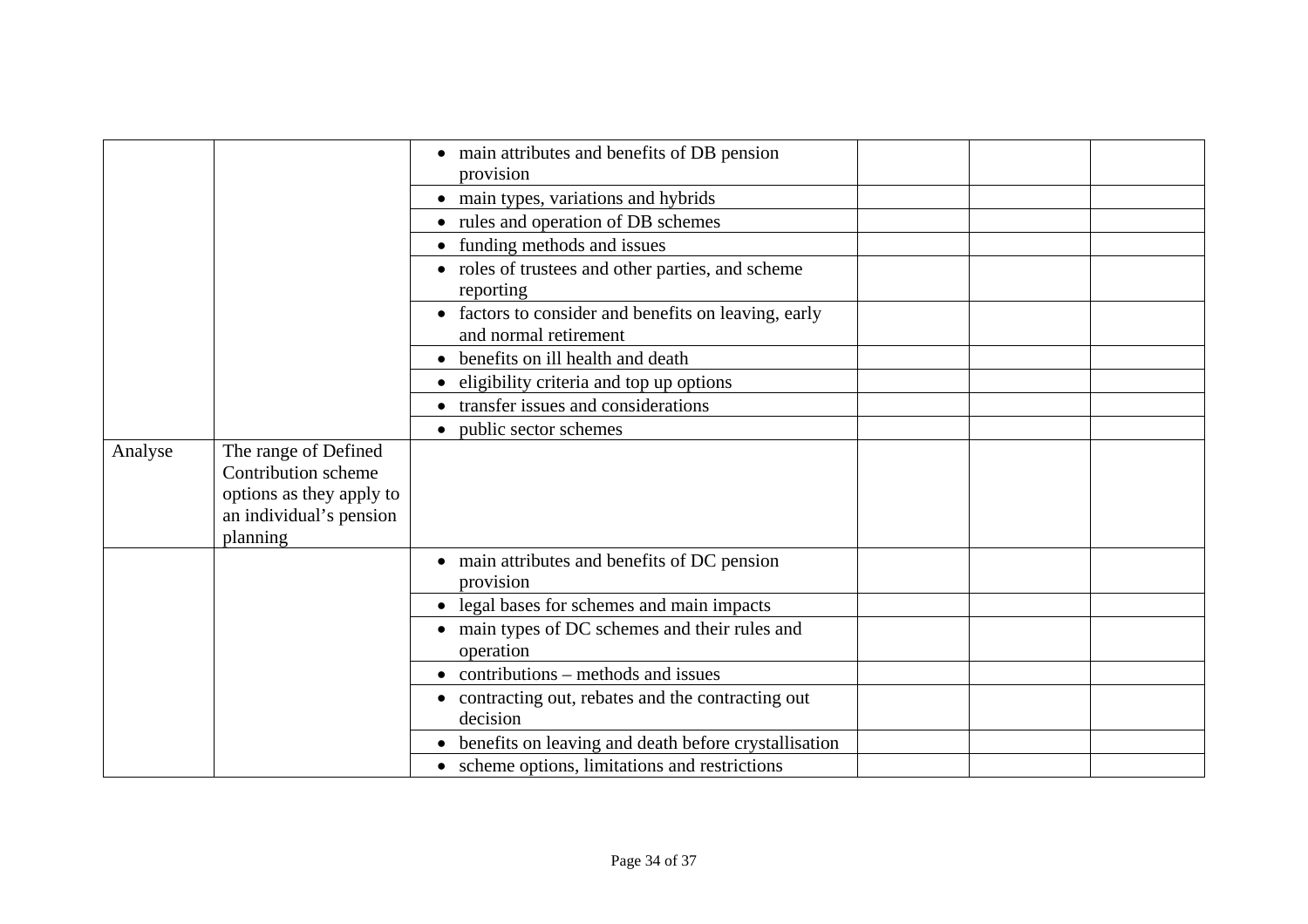|                                                                                     | • crystallisation options and impact of decisions                         |  |  |
|-------------------------------------------------------------------------------------|---------------------------------------------------------------------------|--|--|
|                                                                                     | • transfer issues and considerations                                      |  |  |
|                                                                                     | • stakeholder pensions                                                    |  |  |
|                                                                                     | • Personal Accounts                                                       |  |  |
| The options and factors<br>to consider for drawing<br>pension benefits              |                                                                           |  |  |
|                                                                                     | • State retirement benefits                                               |  |  |
|                                                                                     | • DB schemes:                                                             |  |  |
|                                                                                     | scheme benefits, payment guarantees, survivor<br>benefits                 |  |  |
|                                                                                     | • DC schemes:                                                             |  |  |
|                                                                                     | secured pensions, types of annuities and main<br>features                 |  |  |
|                                                                                     | unsecured pensions                                                        |  |  |
|                                                                                     | compliance requirements                                                   |  |  |
|                                                                                     | phased retirement - options, benefits and risks                           |  |  |
|                                                                                     | timing of decisions and implementation                                    |  |  |
|                                                                                     | triviality rules                                                          |  |  |
| objectives of retirement<br>planning including the<br>relevant investment<br>issues |                                                                           |  |  |
|                                                                                     | assessing and quantifying retirement aims and<br>$\bullet$<br>objectives: |  |  |
|                                                                                     | availability and prioritisation of savings                                |  |  |
|                                                                                     | assumptions and impacts                                                   |  |  |
|                                                                                     | The aims and                                                              |  |  |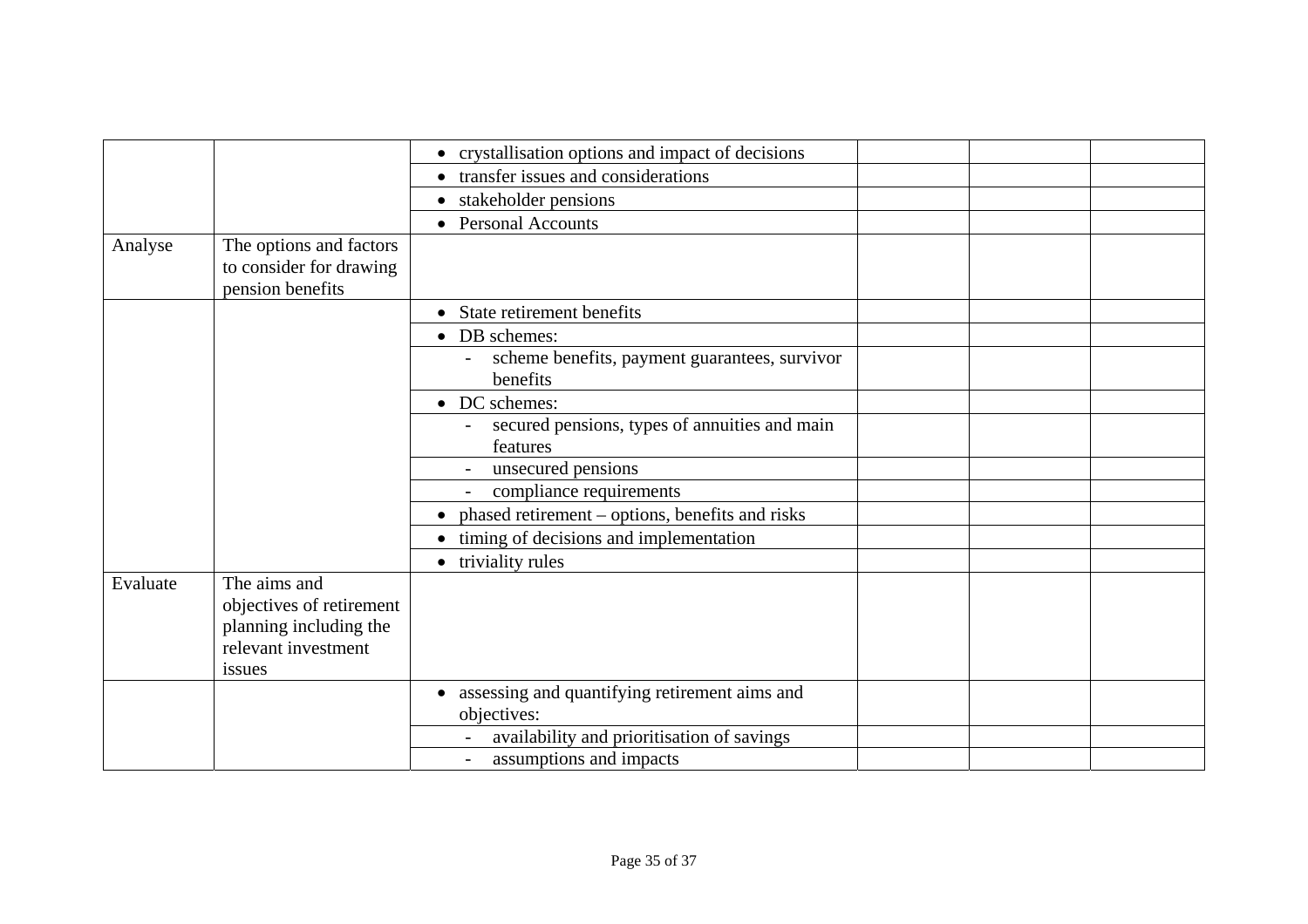| conflicts with other objectives                     |  |  |
|-----------------------------------------------------|--|--|
| timescales and risk                                 |  |  |
| • investments available to meet this objective:     |  |  |
| suitability and risk                                |  |  |
| rates of return needed                              |  |  |
| accumulation and decumulation strategies, life-     |  |  |
| styling                                             |  |  |
| products and wrappers, advantages and               |  |  |
| constraints, critical yield                         |  |  |
| other sources of non-pension income                 |  |  |
| • asset allocation factors, relationship to overall |  |  |
| portfolio                                           |  |  |
| • self investment:                                  |  |  |
| main characteristics                                |  |  |
| • alternative sources for pension income            |  |  |
| alternative sources of capital including non-       |  |  |
| pension investment assets, home equity,             |  |  |
| proceeds from sale of a business, inheritance       |  |  |
| advantages and drawbacks                            |  |  |
| • factors affecting regular reviews                 |  |  |

## **Table 7 – Application standards for packaged products**

| Outcome standards             | Assessment                                         | Covered in     | Evidence of   | Verification  |
|-------------------------------|----------------------------------------------------|----------------|---------------|---------------|
|                               |                                                    | qualific-      | qualification | 0t            |
|                               |                                                    | ation? $(Y/N)$ | top-up?       | qualification |
|                               |                                                    |                |               | top-up and    |
| Candidates should be able to: | Assessment at this level will seek to test ability |                |               | date          |